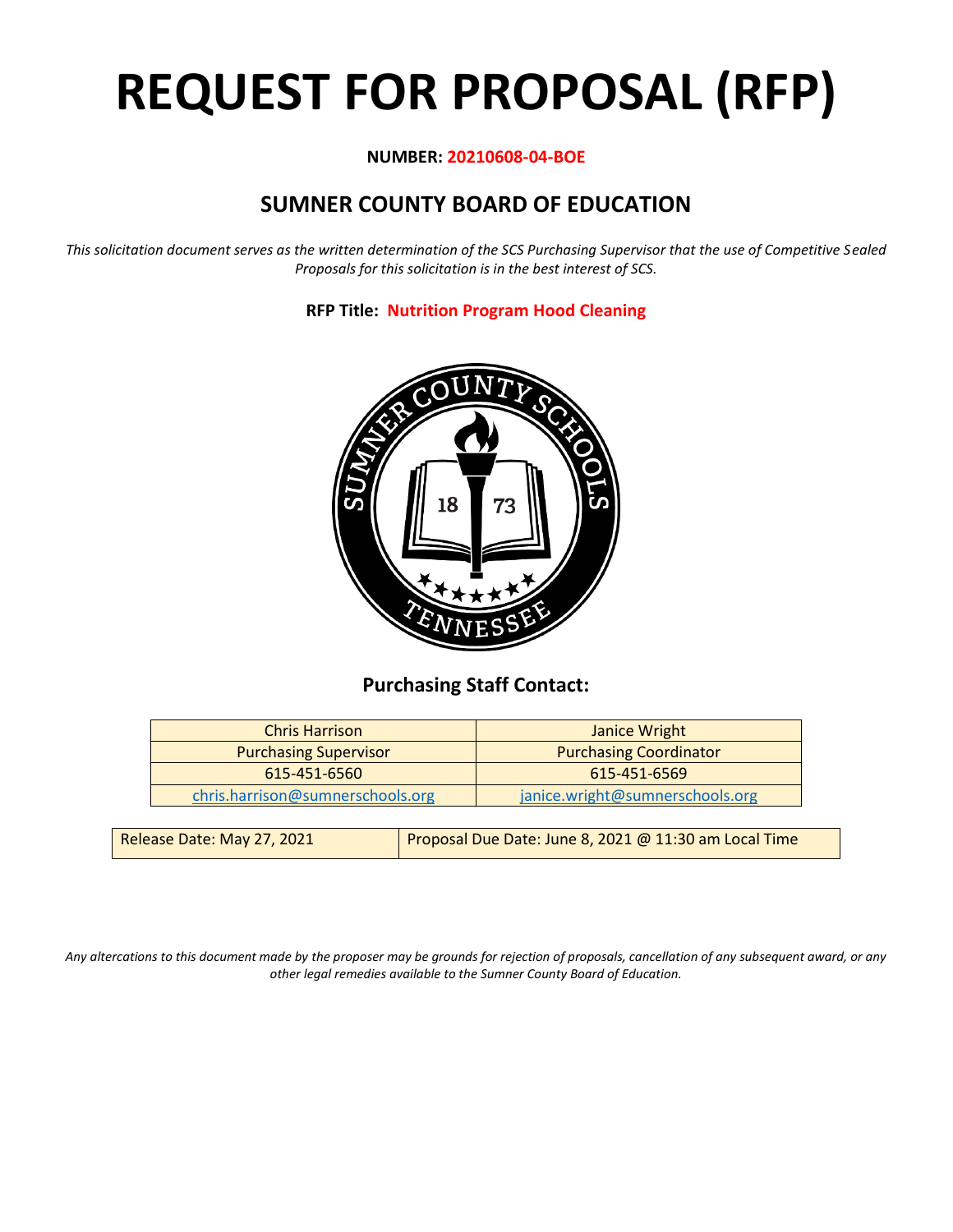# **NOTICE TO PROPOSERS**

There may be one or more amendments to this RFP. In order to receive communication for any such amendments issued specifically to this RFP, the proposer must provide a Notice of Intent to Propose to the Sumner County Board of Education (SCS) Purchasing Department. The proposer must utilize this form when submitting notice. The notice may be sent by email to: Purchasing Office, purchasing@sumnerschools.org. SCS will send amendments only to those proposers which complete and return this information in a timely manner.

| <b>RFP Number:</b>          | 20210608-04-BOE Nutrition Program Hood Cleaning |
|-----------------------------|-------------------------------------------------|
| Company Name:               |                                                 |
| <b>Mailing Address:</b>     |                                                 |
|                             |                                                 |
|                             |                                                 |
| <b>Phone Number:</b>        |                                                 |
| <b>Contact Person:</b>      |                                                 |
| <b>Email Address:</b>       |                                                 |
|                             |                                                 |
| <b>Authorized Signature</b> |                                                 |
| <b>Printed Name</b>         |                                                 |
| Date                        |                                                 |

Emailed amendments will be sent in a Microsoft Word (Office for Windows) or Portable Document Format (pdf) format. Any alterations to the document made by the proposer may be grounds for rejection of proposal, cancellation of any subsequent award or any other legal remedies available to the Sumner County Board of Education.

Amendments will also be posted on the SCS website **https://sumnerschools.org/index.php/current-bids-and-rfps** and attached to the solicitation listing as a PDF or WORD file. Check the particular solicitation on the Current Bids and RFPs webpage for any posted amendments.

By completing and returning this form, the Proposer has expressed its intent to provide a proposal for **20210608-04-BOE Nutrition Program Hood Cleaning**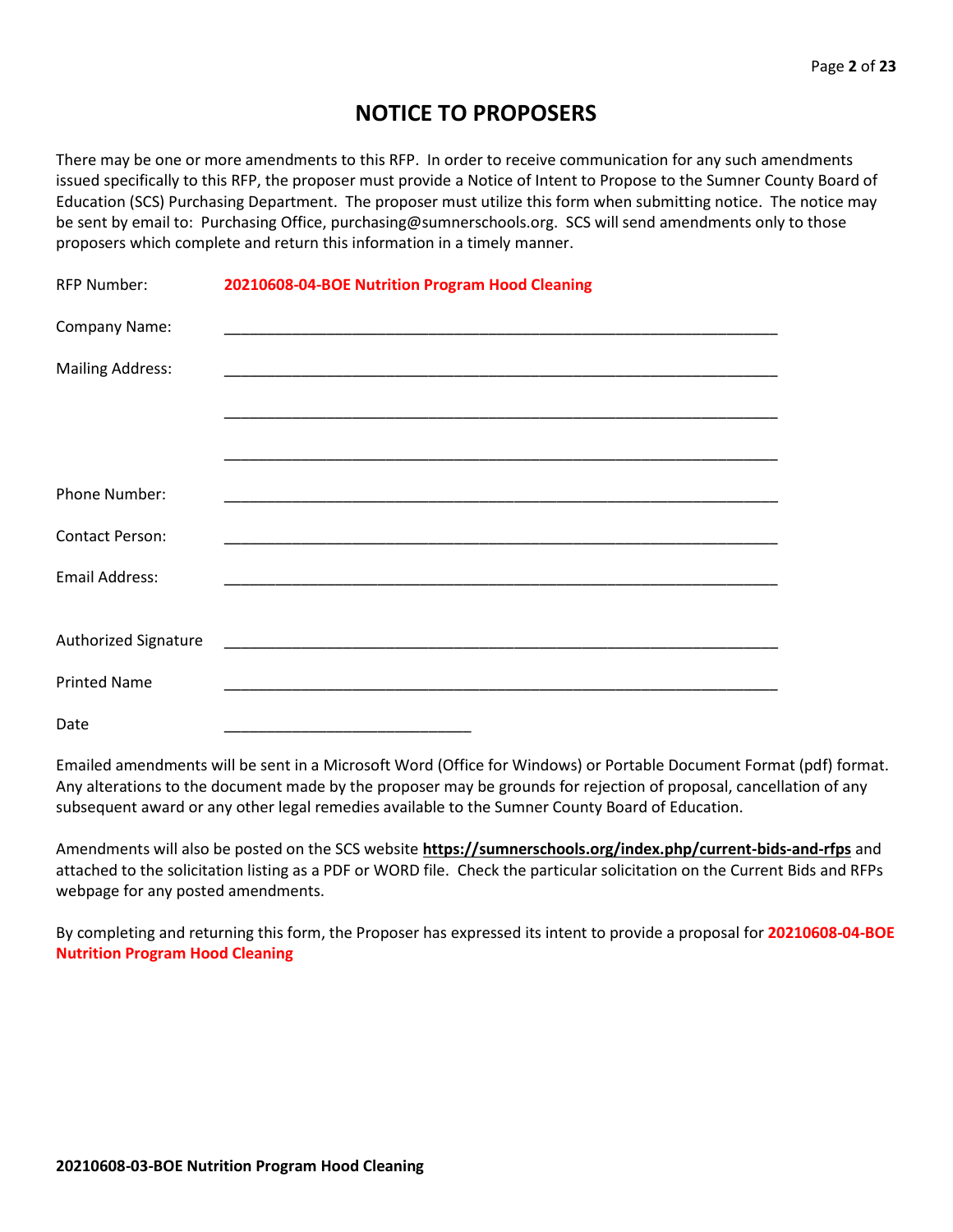# **TABLE OF CONTENTS**

- 1. Introduction/Overview
	- 1.1. Purpose
	- 1.2. Contact Information
- 2. Requirements
	- 2.1. Scope of Work/Specifications
	- 2.2. Contactor Obligations
- 3. Source Selection and Contract Award
- 4. Schedule of Events
- 5. Instructions for Proposal
	- 5.1. Required Forms
	- 5.2. New Vendors
	- 5.3. Acknowledgement of Insurance Requirements
	- 5.4. Clarification and Interpretation of RFP
	- 5.5. Proposal Package
	- 5.6. Delivery of Proposals
	- 5.7. Evaluation of Proposals
	- 5.8. Request for Clarification of Proposals
	- 5.9. Protests
- 6. Attachments
	- 6.1. Contact Information
	- 6.2. Bid Form/Certification
	- 6.3. References
	- 6.4. Certification of Non-Collusion & Debarment or Suspension
	- 6.5. Attestation Re Personnel
	- 6.6. Drug Free Workplace Affidavit
	- 6.7. IRS Form W-9
		- \**An online, fillable version can be found at https://www.irs.gov/pub/irs-pdf/fw9.pdf*
	- 6.8. Standard Terms & Conditions
	- 6.9. Vendor Checklist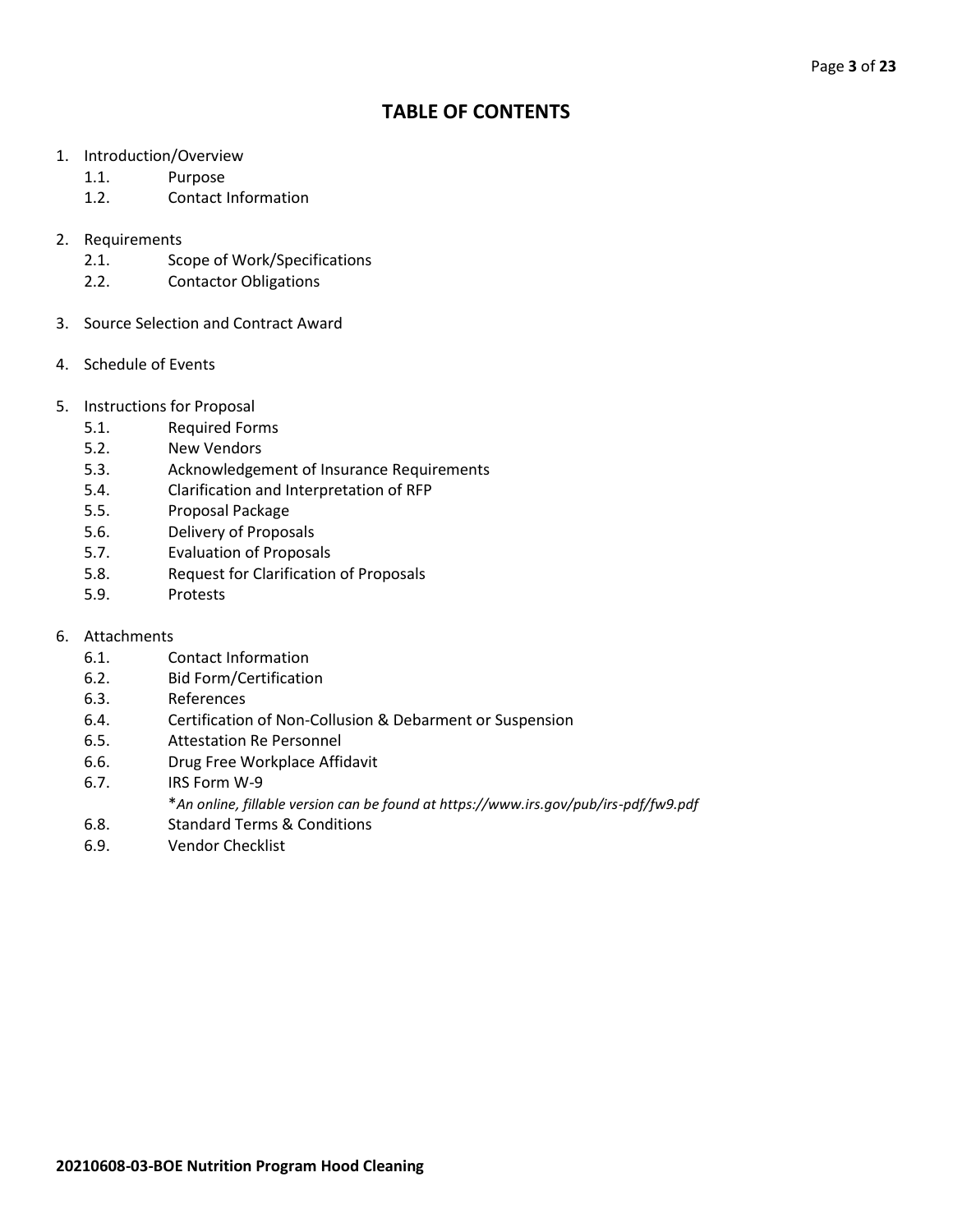#### 1. Introduction/Overview

#### 1.1. Purpose

The Sumner County Board of Education (SCS) is requesting sealed proposals for BLANK as specified herein.

#### 1.2. Contact Information

Unauthorized contact regarding this RFP with employees or officials of SCS other than the Purchasing Supervisor named below may result in disqualification from this procurement process.

Interested parties must direct all communication regarding this RFP to the Purchasing Supervisor, who is SCSs only official point of contact for this RFP.

| <b>RFP Procedures</b>            |
|----------------------------------|
| Chris Harrison                   |
| <b>Purchasing Supervisor</b>     |
| 1500 Airport Road                |
| Gallatin, TN 37066               |
| chris.harrison@sumnerschools.org |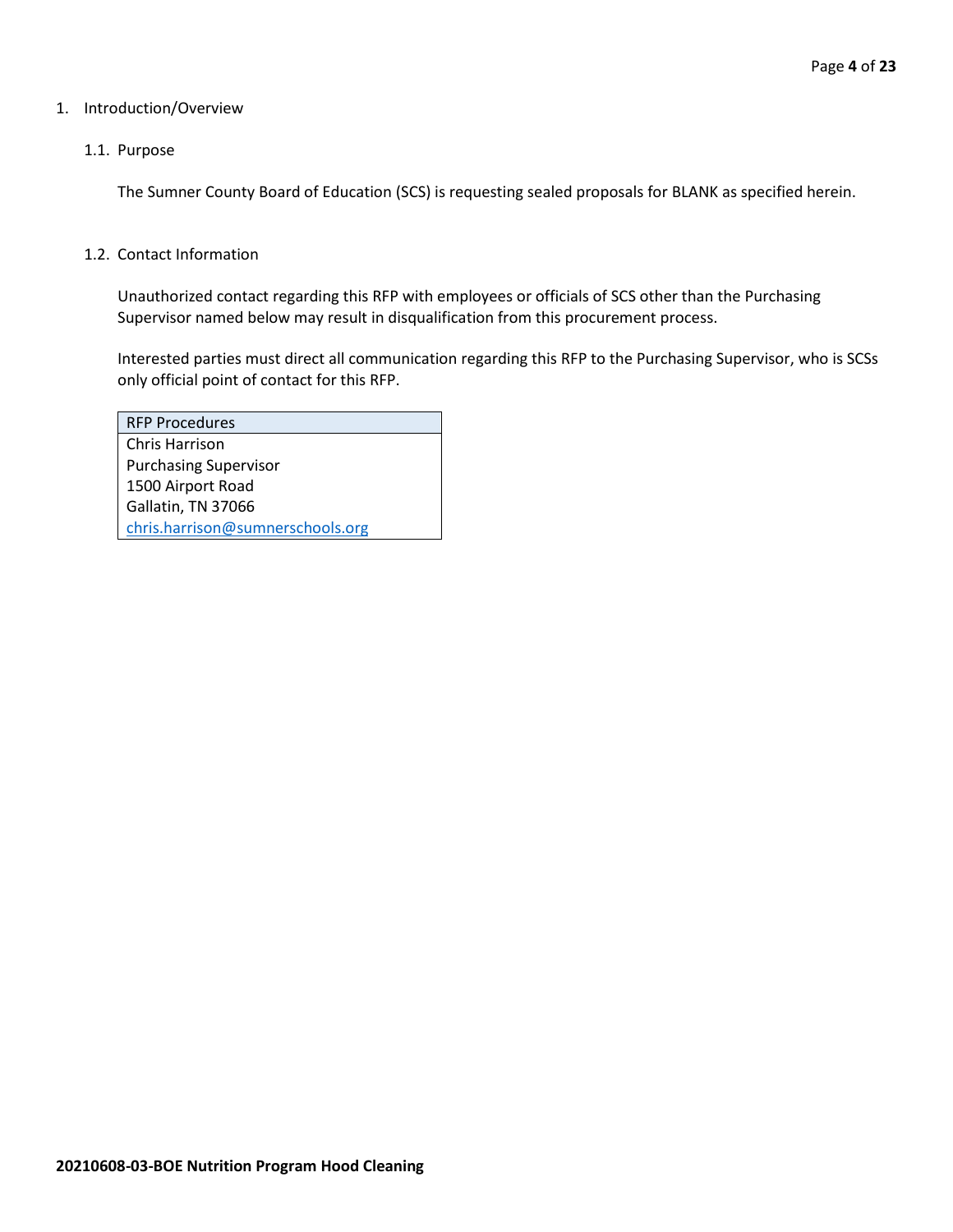## 2. Requirements

## 2.1. Scope of Work / Specifications

The Sumner County Board of Education is soliciting responses for the cleaning of range exhaust hood systems located in the Nutrition Program kitchens located throughout the District. There are currently 48 locations to be cleaned with additional locations to be added when completed. The Contractor shall perform all tasks necessary for the proper cleaning of the hood system in accordance to all applicable NFPA, Federal, State, OSHA and Local Authority having jurisdiction Standards, Regulations, Codes and Requirements.

The cleanings are to be completed during the last two weeks of July.

The service is to include the following:

- cleaning and servicing the rooftop fan and motor;
- cleaning all grease from hood, exhaust piping, filters, lights (under hood), and fire suppression equipment (under hood);
- chemicals must meet all EPA standards and other regulatory codes pertaining to the process of cleaning the hood system;
- all cleaning materials and related residue are to be removed from the site by the contractor at the completion of the cleaning operation.
- tag equipment with date of cleaning and initialed by person responsible for cleaning

COMPLIANCE ENGINE REPORTS: The Contractor is required to upload reports to the Compliance Engine within seven (7) days of completion of the cleaning. Failure to complete the upload will result in contract termination. No Exceptions.

Required service work, other than inspection, must be coordinated with and approved by the Supervisor of School Nutrition, Jennefer Smart, at (615) 451-5217 or [Jennefer.smart@sumnerschools.org.](mailto:Jennefer.smart@sumnerschools.org)

Contract Term: July 1, 2021 – June 30, 2021

• SCS reserves the right to extend the contract for an additional four, one-year terms. At contract renewal, the contractor may submit a request for price increase. All extensions are subject to approval by both parties.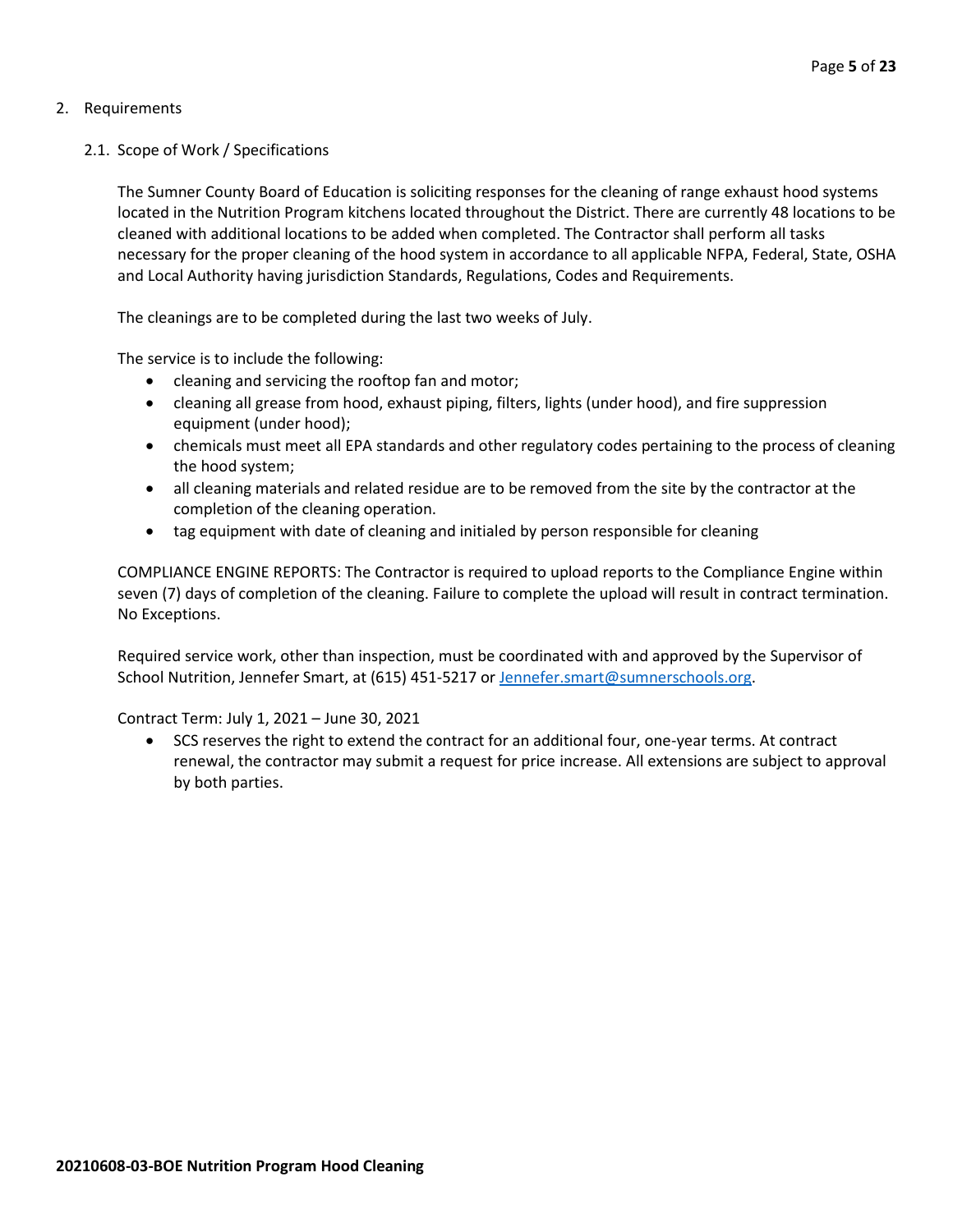| <b>SCHOOL</b>                                                                     | <b>Number of Hoods</b> | <b>SCHOOL</b>                                                                          | <b>Number of Hoods</b> |
|-----------------------------------------------------------------------------------|------------------------|----------------------------------------------------------------------------------------|------------------------|
| Jack Anderson Elementary<br>250 Shutes Lane<br>Hendersonville, TN 37075           | 2                      | Indian Lake Elementary<br>505 Indian Lake Road<br>Hendersonville, TN                   | 2                      |
| <b>Beech Elementary</b><br>3120 Long Hollow Pike<br>Hendersonville, TN 37075      | $\overline{2}$         | J.W. Wiseman Elementary<br>922 South Broadway<br>Portland, TN 37148                    | $\mathbf{1}$           |
| Beech High Annex<br>3140 Long Hollow Pike<br>Hendersonville, TN 37075             | 1                      | Knox Doss Middle<br>1338 Drakes Creek Road<br>Hendersonville, TN 37075                 | 1                      |
| Beech High<br>3126 Long Hollow Pike<br>Hendersonville, TN 37075                   | $\overline{2}$         | Lakeside Park Elementary<br>2047 Dolphus Drive<br>Hendersonville, TN 37075             | $\mathbf{1}$           |
| <b>Benny Bills Elementary</b><br>1030 Union School Road<br>Gallatin, TN 37066     | $\overline{2}$         | <b>Madison Creek Elementary</b><br>1040 Madison Creek Road<br>Goodlettsville, TN 37072 | $\overline{2}$         |
| <b>Bethpage Elementary</b><br>420 Old Highway 31E<br>Bethpage, TN 37022           | $\mathbf{1}$           | Merrol Hyde Magnet<br>128 Township Drive<br>Hendersonville, TN 37075                   | 1                      |
| <b>Clyde Riggs Elementary</b><br>211 Fountain Head Road<br>Portland, TN 37148     | $\mathbf{1}$           | Millersville Elementary<br>1248 Louisville Hwy.<br>Goodlettsville, TN 37072            | $\mathbf{1}$           |
| <b>Gallatin High</b><br>700 Dan Herron Drive<br>Gallatin, TN 37066                | $\overline{2}$         | Nannie Berry Elementary<br>138 Indian Lake Road<br>Hendersonville, TN 37075            | $\mathbf{1}$           |
| Gene Brown Elementary<br>115 Gail Drive<br>Hendersonville, TN 37075               | 1                      | North Sumner Elementary<br>1485 North Sumner Road<br>Bethpage, TN 37022                | 1                      |
| <b>Guild Elementary</b><br>1018 South Water Avenue<br>Gallatin, TN 37066          | $\mathbf{1}$           | <b>Oakmont Elementary</b><br>3323 Highway 76<br>Cottontown, TN 37048                   | $\mathbf{1}$           |
| H.B. Williams Elementary<br>115 South Palmers Chapel Rd.<br>White House, TN 37188 | 1                      | <b>Portland Gateview Elementary</b><br>1098 Gateview Drive<br>Portland, TN 37148       | 1                      |
| Hendersonville High<br>123 Cherokee Road<br>Hendersonville, TN 37075              | $\overline{2}$         | <b>Portland East Middle</b><br>604 South Broadway<br>Portland, TN 37148                | $\mathbf{1}$           |
| <b>Howard Elementary</b><br>805 Long Hollow Pike<br>Gallatin, TN 37066            | $\overline{2}$         | <b>Portland West Middle</b><br>110 Nolan Private Drive<br>Portland, TN 37148           | $\mathbf{1}$           |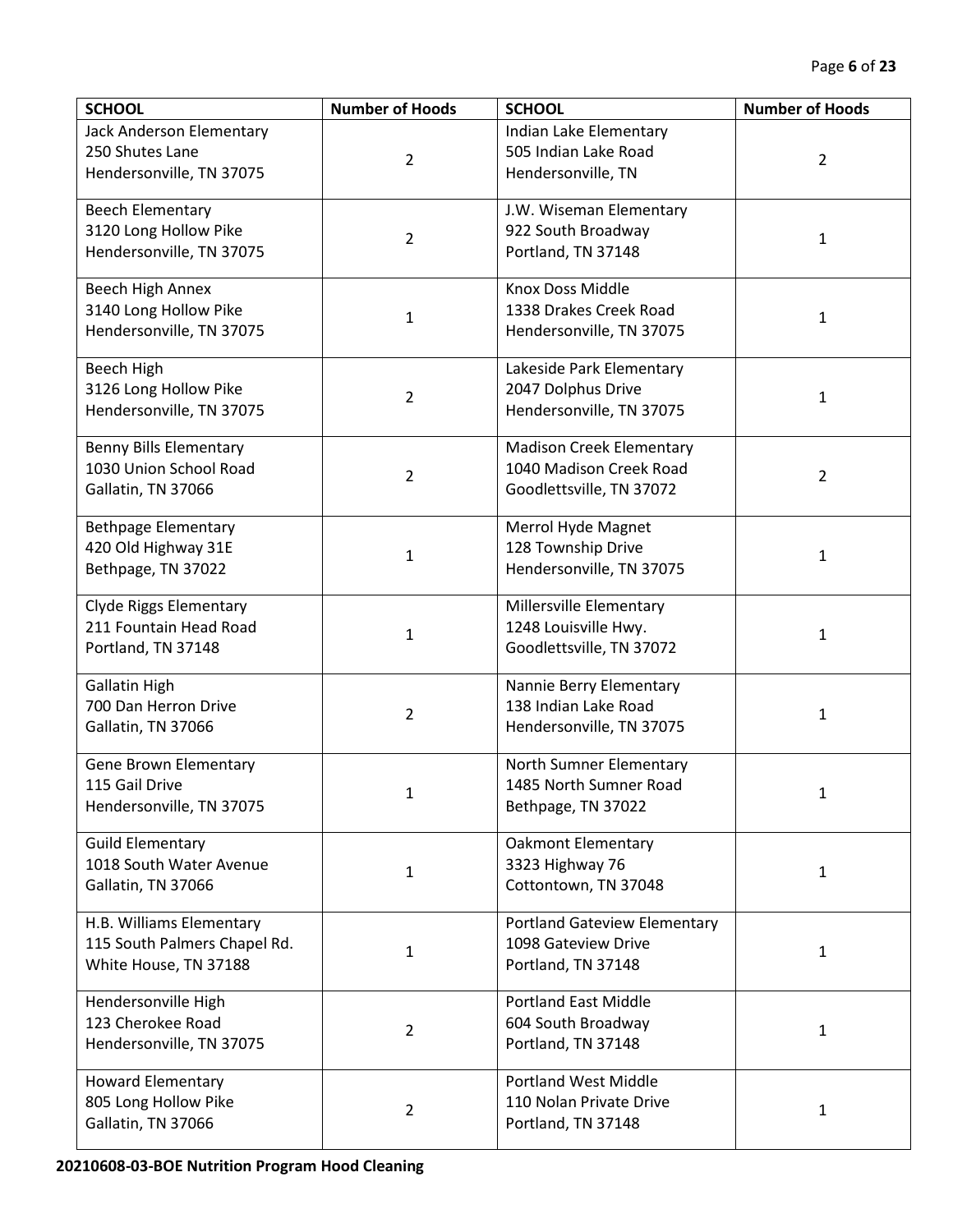| <b>SCHOOL</b>                  | <b>Number of Hoods</b> | <b>SCHOOL</b>                    | <b>Number of Hoods</b> |
|--------------------------------|------------------------|----------------------------------|------------------------|
| Portland High                  |                        | Watt Hardison Elementary         |                        |
| 600 College Street             | $\overline{2}$         | 300 Gibson Street                | 1                      |
| Portland, TN 37148             |                        | Portland, TN 37148               |                        |
|                                |                        |                                  |                        |
| R.T. Fisher Alternative        |                        | <b>Westmoreland Elementary</b>   |                        |
| 455 North Boyers Street        | $\mathbf{1}$           | 4178 Hawkins Drive               | $\mathbf{1}$           |
| Gallatin, TN 37066             |                        | Westmoreland, TN 37186           |                        |
| Robert Ellis Middle            |                        | <b>Westmoreland Middle</b>       |                        |
| 100 Indian Lake Road           |                        | 4128 Hawkins Drive               |                        |
| Hendersonville, TN 37075       | $\overline{2}$         | Westmoreland, TN 37186           | $\overline{2}$         |
|                                |                        |                                  |                        |
| <b>Rucker Stewart Middle</b>   |                        | <b>Westmoreland High</b>         |                        |
| 350 Hancock Street             | $\mathbf{1}$           | 4300 Hawkins Drive               | $\overline{2}$         |
| Gallatin, TN 37066             |                        | Westmoreland, TN 37186           |                        |
|                                |                        |                                  |                        |
| <b>Shafer Middle</b>           |                        | White House Middle               |                        |
| 240 Albert Gallatin Blvd.      | 2                      | 2020 Highway 31W                 | $\overline{2}$         |
| Gallatin, TN 37066             |                        | White House, TN 37188            |                        |
| <b>Station Camp Elementary</b> |                        | White House High Annex           |                        |
| 1020 Bison Trail               |                        | 111 Meadow Road                  |                        |
| Gallatin, TN 37066             | $\overline{2}$         | White House, TN 37188            | $\overline{2}$         |
|                                |                        |                                  |                        |
| <b>Station Camp Middle</b>     |                        | White House High                 |                        |
| 281 Big Station Camp Blvd.     |                        | 508 Tyree Springs Road           |                        |
| Gallatin, TN 37066             | $\overline{2}$         | White House, TN 37188            | $\mathbf{1}$           |
|                                |                        |                                  |                        |
| <b>Station Camp High</b>       |                        | George Whitten Elementary        |                        |
| 1040 Bison Trail               | $\overline{2}$         | 140 Scotch Street                | 1                      |
| Gallatin, TN 37066             |                        | Hendersonville, TN 37075         |                        |
| T.W. Hunter Middle             |                        | <b>William Burrus Elementary</b> |                        |
| 2101 New Hope Road             |                        | 1336 Drakes Creek Road           |                        |
| Hendersonville, TN 37075       | $\overline{2}$         | Hendersonville, TN 37075         |                        |
|                                |                        |                                  |                        |
| <b>Union Elementary</b>        |                        | Gallatin High - Culinary         |                        |
| 516 Carson Street              | $\mathbf{1}$           | 700 Dan Herron Drive             | 1                      |
| Gallatin, TN 37066             |                        | Gallatin, TN 37066               |                        |
|                                |                        |                                  |                        |
| V.G. Hawkins Middle            |                        |                                  |                        |
| 487-A Walton Ferry Road        | 2                      |                                  |                        |
| Hendersonville, TN 37075       |                        |                                  |                        |
| Vena Stuart Elementary         |                        |                                  |                        |
| 780 Hart Street                |                        |                                  |                        |
| Gallatin, TN 37066             | $\overline{2}$         |                                  |                        |
|                                |                        |                                  |                        |
| <b>Walton Ferry Elementary</b> |                        |                                  |                        |
| 732 Walton Ferry Road          | 1                      |                                  |                        |
| Hendersonville, TN 37075       |                        |                                  |                        |
|                                |                        |                                  |                        |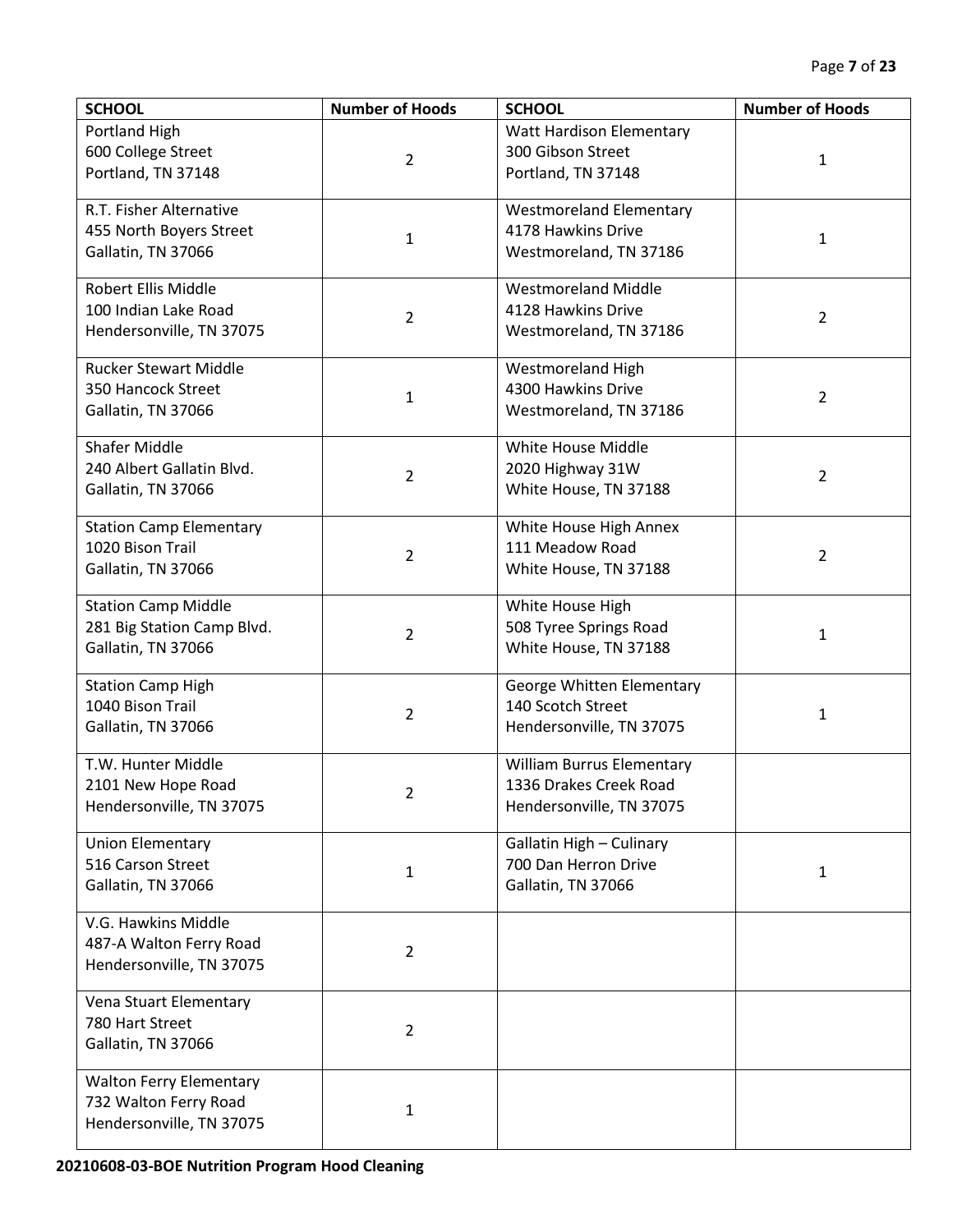#### 2.2. Standard Contractor Obligations

- Shall provide and obtain all necessary materials, equipment and labor to perform all items listed in the Scope of Work.
- Shall provide and obtain all necessary permits and schedule all necessary inspections with Local, County, etc. agencies as required by law.
- Shall dispose of all generated waste materials in compliance with all Local, State and Federal guidelines, regulations and requirements.
- Shall have property trained and experienced staff to facilitate the services specified in the Scope of Work. If applicable, the Contractor shall provide documentation that staff has received the manufacturers' certification to complete the services specified in the Statement of Work.
- 3. Source Selection and Contract Award
	- Award(s), if made, will be made to the Responsive and Responsible proposer(s) whose proposal is most advantageous to SCS, taking into consideration price and the other evaluation criteria set forth in the RFP.
		- o General Criteria to be determined "Responsive"
			- Does the proposal include all required information, included completed attachment forms and affidavits?
			- Was the proposal delivered on or before the stated deadline? Did it include the required number of copies (hard & electronic)?
		- o General Criteria to be determined "Responsible"
			- Does the Proposer demonstrate an understanding of SCSs needs and proposed approach to the project?
			- Does the Proposer possess the ability, capacity, skill and financial resources to provide the service?
			- Can the Proposer take upon itself the responsibilities set forth in the RFP and produce the required outcomes in a timely fashion?
			- Does the Proposer have the character, integrity, reputation, judgement, experience and efficiency required for the project?
	- SCS reserves the right to enter into discussions with Proposers which have submitted proposals determined to be reasonably like of being considered for selection to assure a full understanding of and responsiveness to the RFP requirements. Every effort shall be afforded to assure fair and equal treatment with respect to the opportunity for discussion and/or revision of their respective proposals.
	- Upon mutual agreement by both parties, SCS shall grant the right to extend the terms, conditions and prices of contract(s) awarded from this RFP to other Institutions (such as State, Local and/or Public Agencies) who express an interest in participating in any contract that results from this RFP. Each of the "piggyback" Institutions will issue their own purchasing documents for purchase of the goods/services. Proposer agrees that SCS shall bear no responsibility or liability for any agreements between Proposer and the other Institution(s) who desire to exercise this option.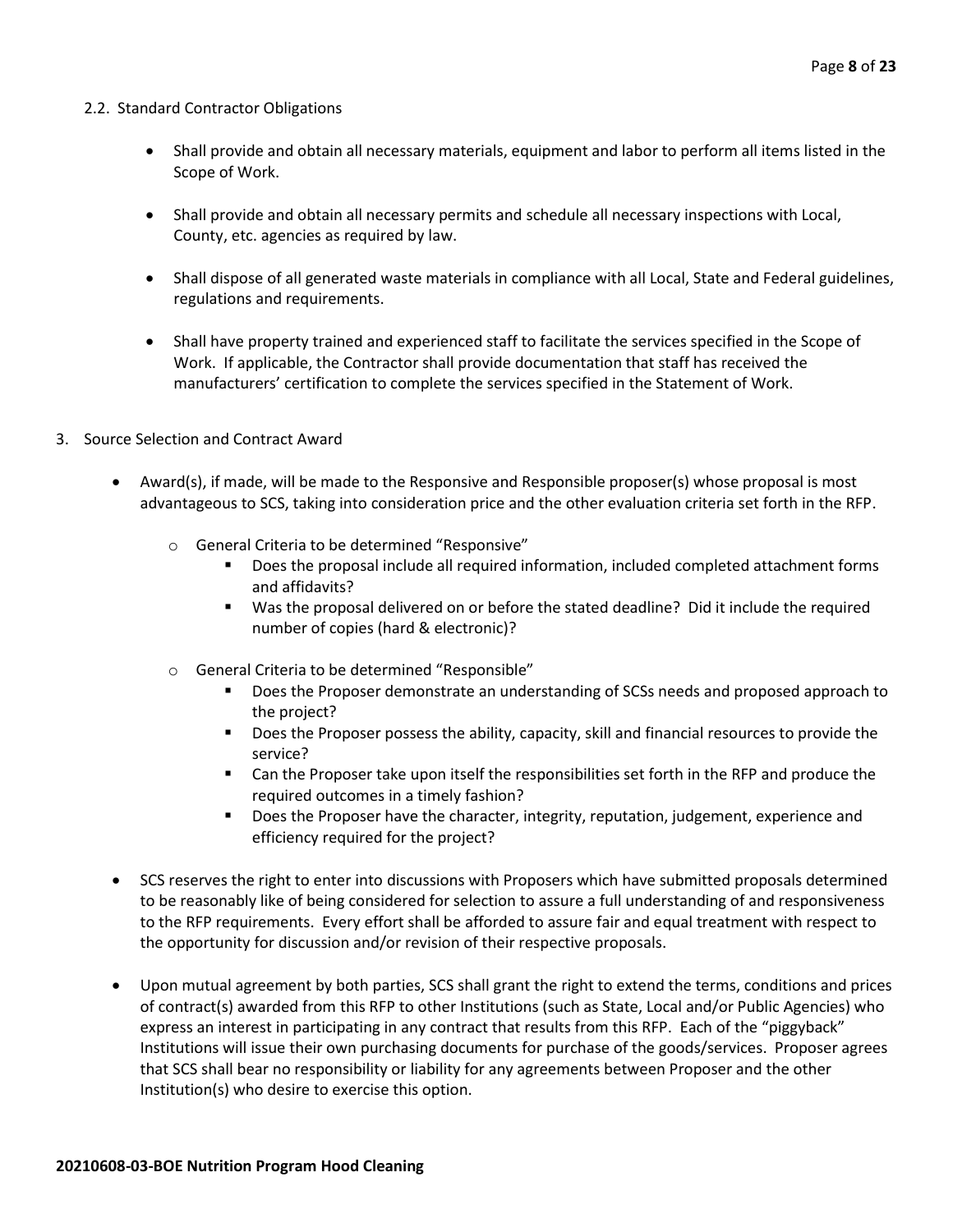- Contractors awarded construction projects for the improvement of real property will be required to provide the following:
	- o Signed AIA Document
	- o Retainage Account Agreement & Evidence of Open Account (per Tenn. Code Ann. § 66-34-104)
	- o Payment and Performance Bonds
	- o Certificate of Liability Insurance
	- o Sumner County Business License
	- o Current Copy of W9

#### 4. Schedule of Events

| <b>RFP Issued</b>              | May 27, 2021                                     |
|--------------------------------|--------------------------------------------------|
| <b>RFP Submission DEADLINE</b> | $\frac{1}{2}$ June 8, 2021 @ 11:30 am Local Time |

## 5. Instructions for Proposal

#### 5.1. Required Forms

- Proposer must complete and submit the Attachments in Section 6. Attachments may be omitted depending on the RFP requirements. Refer to the Table of Contents for omitted Attachments.
- Evidence of a valid State of Tennessee Business License and/or Sumner County Business License.
- For all vendors with annual purchases in excess of \$50,000; a Sumner County Business License must be on file with the SCS Finance Department. Evidence of the license must be provided within ten (10) working days following notification of award; otherwise, SCS may rescind its acceptance of the Proposer's proposal.
- Copy of State of Tennessee License (if applicable) in respective field.
- If applicable, the Proposer must include a copy of the contract(s) the Proposer will submit to be signed.

#### 5.2. New Vendors

- To comply with Internal Revenue Service requirements, all vendors who perform any type of service are required to have a current IRS Form W-9 on file with the SCS Finance Department. It is a mandatory requirement to complete the IRS Form W-9 (Attachment 6.9) included in this RFP.
- To comply with the **Tennessee Lawful Employment Act (50-1-702 and 50-1-703)**, non-employees (individuals paid directly by the employer in exchange for the individual's labor or services) must have on file one (1) of the following documents:
	- o A valid Tennessee driver's license or photo identification;
	- $\circ$  A valid driver's license or photo identification from another state where the license requirements are at least as strict as those in Tennessee;
	- o A birth certificate issued by a U.S. state, jurisdiction or territory;
	- o A U.S. government issued certified birth certificate;
	- o A valid, unexpired U.S. passport;
	- o A U.S. certificate of birth abroad (DS-1350 or FS-545)
	- o A report of birth abroad of a U.S. citizen (FS-240);
	- o A certificate of citizenship (N560 or N561);

#### **20210608-03-BOE Nutrition Program Hood Cleaning**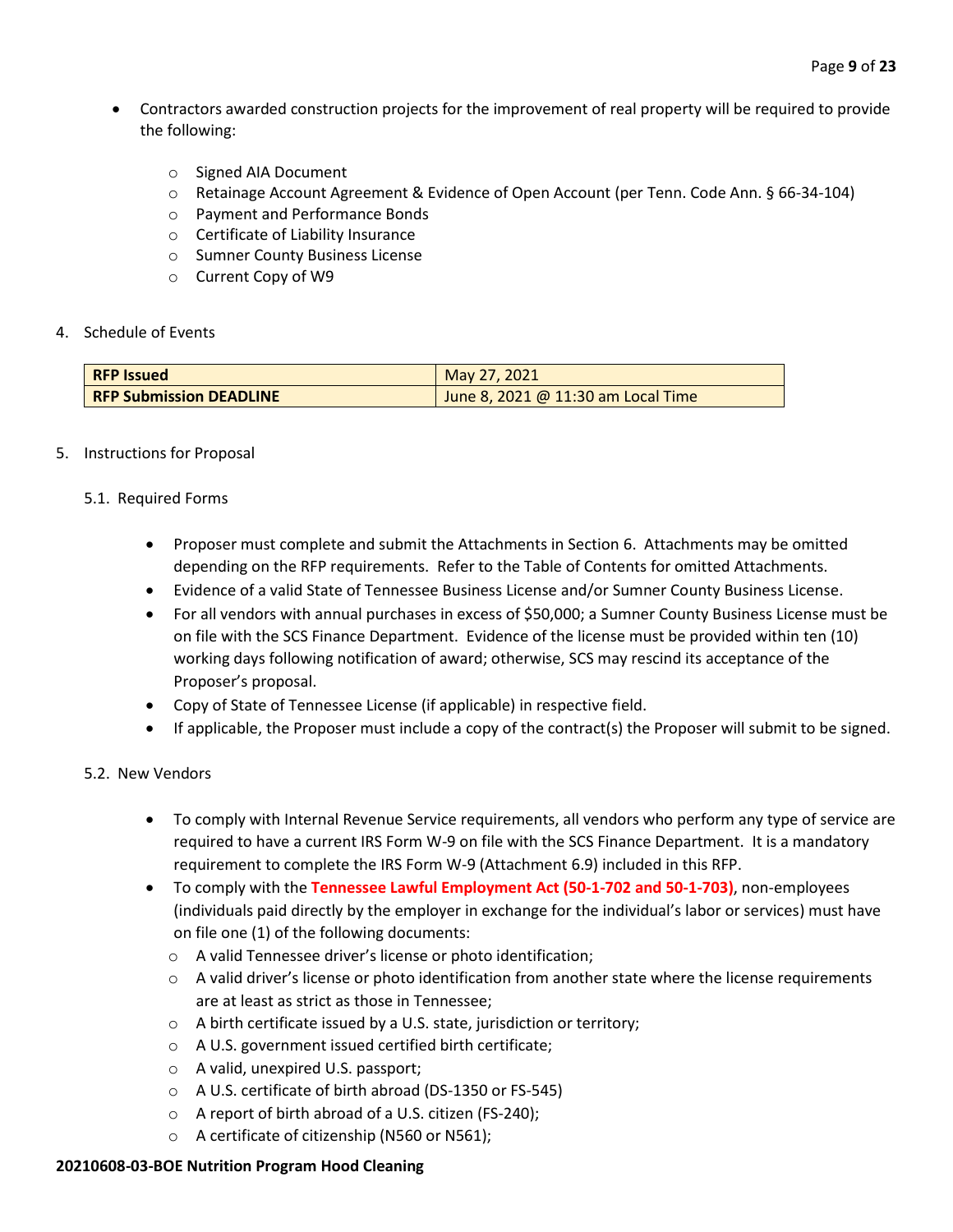- o A certificate of naturalization (N550, N570 or N578);
- o A U.S citizen identification card (I-197 or I-179); or
- o Valid alien registration documentation or other proof of current immigration registration recognized by the United States Department of Homeland Security that contains the individual's complete legal name and current alien admission number or alien file number (or numbers if the individual has more than one number).
- 5.3. Acknowledgement of Insurance Requirements

By submitting a proposal, Proposer acknowledges that it has read and understands the insurance requirements for the proposal. The Proposer who may have employees, contractors, subcontractors or agents working on SCS properties shall carry current certificates for general and professional liability insurance and for workers' compensation as indicated below. The owner or Principal of each Proposer must also be insured by workers' compensation if they perform any of the services on SCS properties. There will be no exceptions to the insurance requirement. Proposer also understands that the evidence of required insurance must be submitted within fifteen (15) working days following notification of its offer being accepted; otherwise, SCS may rescind its acceptance of the Proposers proposal.

#### • **General Liability**

| <b>General Aggregate</b> | \$2,000,000 |
|--------------------------|-------------|
| <b>Each Occurrence</b>   | \$1,000,000 |

#### • **Workers Compensation**

| <b>Workers Compensation</b> | <b>Tennessee Statutory Limits</b> |
|-----------------------------|-----------------------------------|
| <b>Employer's Liability</b> | \$500,000                         |

#### 5.4. Clarification and Interpretation of RFP

The words "must" and "shall" in the RFP indicate mandatory requirements. Taking exception to any mandatory requirement shall be considered grounds for rejection. There are other requirements that SCS considers important but not mandatory. It is important to respond in a concise manner to each section and submit an itemized list of all exceptions.

#### 5.5. Proposal Package

The package containing the proposal must be sealed and clearly marked on the outside of the package:

# **"20210608-04-BOE Nutrition Program Hood Cleaning" DO NOT OPEN**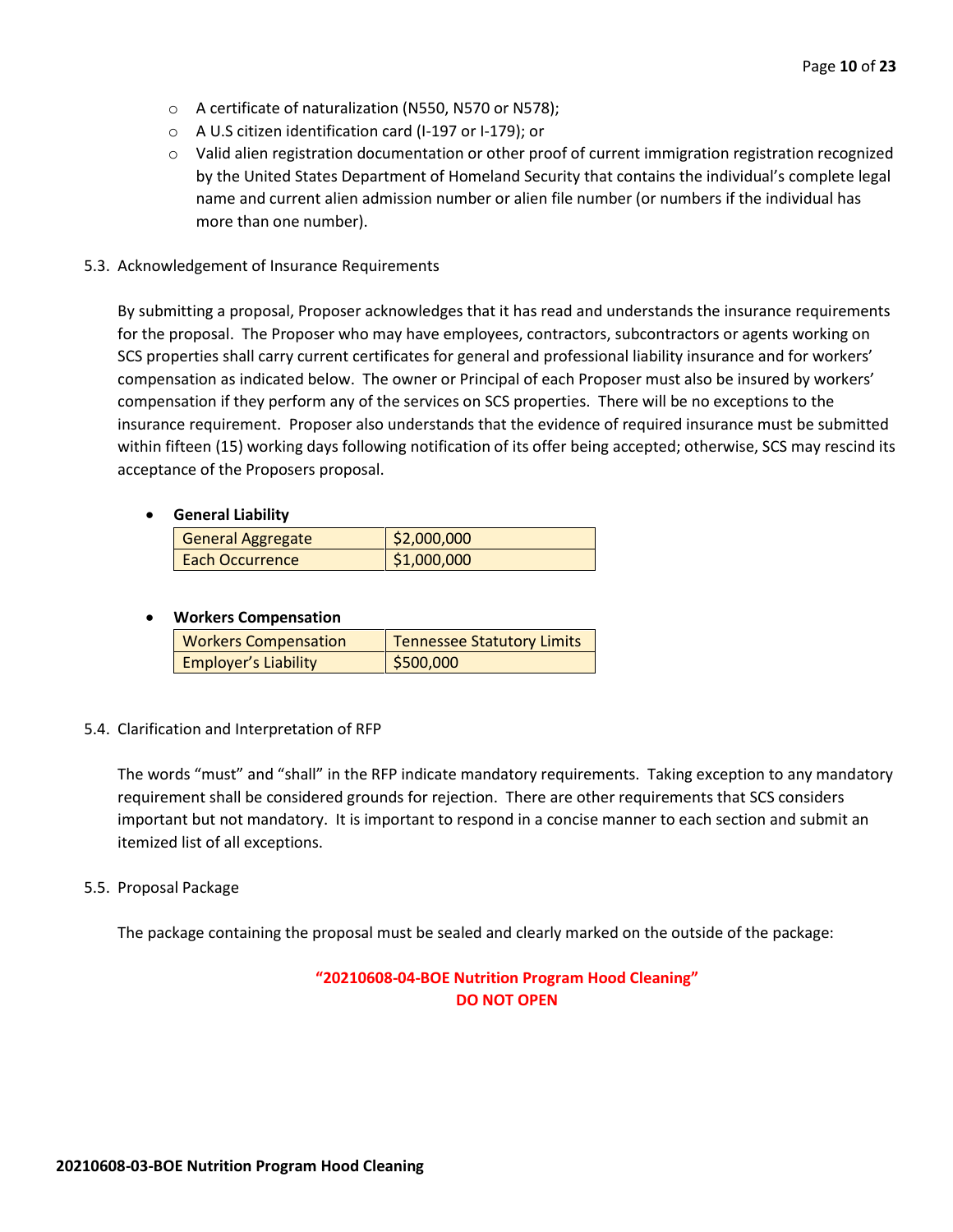All sealed proposals packages must include all of the following. Any sealed proposals are subject to rejection as non-conforming if any applicable item is not included.

- One (1) Complete Original
- Original Signature on Original Proposal. NO copied or digital signatures.

The outside of the proposal package must be labeled as follows (if applicable) per **T.C.A § 62-6-119**:

- 1. The name, license number, expiration date thereof, and license classification of the contractor applying to bid for the prime contract;
- 2. The name, license number, expiration date thereof, and license classification of the contractor applying to bid for the masonry contract where the total cost of the materials and labor for the masonry portion of the construction project exceeds one hundred thousand dollars (\$100,000);
- 3. The name, license number, expiration date thereof, and license classification of the contractor applying to bid for the electrical, plumbing, heating, ventilation, or air conditioning contracts except when such contractor's portion of the construction project is less than twenty-five thousand dollars (\$25,000);
- 4. For each vertical closed loop geothermal heating and cooling project, the company name, department of environment and conservation license number, classification (G, L or G,L) and the expiration date, except when the geothermal portion of the construction project is in an amount less than twenty-five thousand dollars (\$25,000);
- 5. Prime contractor bidders who are to perform the masonry portion of the construction project which exceeds one hundred thousand dollars (\$100,000), materials and labor, the electrical, plumbing, heating, ventilation or air conditioning or the geothermal heating and cooling must be so designated; and
- 6. Only one (1) contractor in each of the classifications listed above shall be written on the bid envelope.

Failure of any bidder to furnish the required information shall void such bid and such bid shall not be considered.

#### 5.6. Delivery of Proposals

Sealed proposals will be accepted until **June 8, 2021 @ 11:30 am Local Time**. Proposals received after that time will be deemed invalid. Vendors mailing proposal packages must allow sufficient time to ensure receipt of their package by the time specified. SCS shall not accept proposals via electronic transmission such as email, fax, etc. There will be no exceptions. Proposals will be opened and read aloud. The reading of the bids will begin at **11:30 am Local Time**.

Due to the nature of deliveries to the SCS Support Services Facility by carriers such as UPS, FedEx and such like; the proposal package will be accepted if the date and time on the delivery confirmation are indicated to be on or before the Proposal Deadline.

| Delivery Address: | Sumner County Board of Education |
|-------------------|----------------------------------|
|                   | Attn: Purchasing Supervisor      |
|                   | 1500 Airport Road                |
|                   | Gallatin, TN 37066               |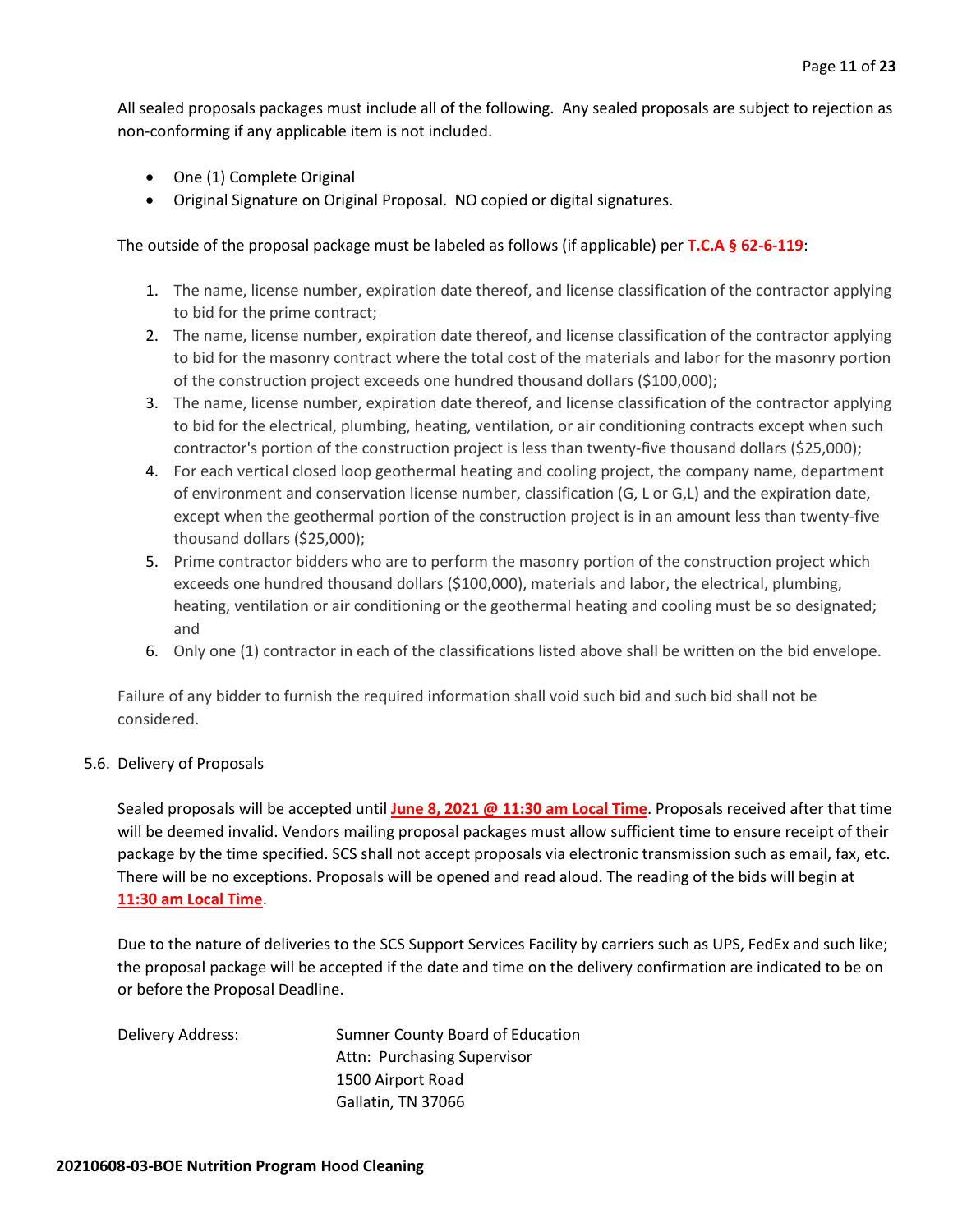#### 5.7. Evaluation of Proposals

The SCS Purchasing Supervisor will first examine the proposals to reject those that are clearly non-responsive to the stated requirements. Proposers who are determined to be non-responsive and/or non-responsible will be notified of this determination.

The evaluation process will include the following factors:

- Company Experience and Qualifications
	- o The nature and scope of the Proposers business.
	- $\circ$  The number of years the Proposer has been licensed to do business.
	- $\circ$  The number of years the Proposer has been providing the requested services.
	- o How many similarly sized or larger K-12 clients have you contract with?
- Compensation/Price Data
	- o Address all costs associated with performance of the contracted services.
- Past Performance and References
	- $\circ$  Provided a minimum of three (3) client references for similar projects in size and scope successfully completed by Proposer within the last three (3) years. Attachment 6.3.
	- $\circ$  SCS may also consider other sources of pertinent past performance information, including the districts own experience with the Proposer.
- 5.8. Request for Clarification of Proposals

Requests for clarification of proposals shall be distributed by the Purchasing Supervisor in writing (or email).

#### 5.9. Protests

In the event that any interested party finds any part of the listed specifications, terms or conditions to be discrepant, incomplete or otherwise questionable in any respect; it shall be the responsibility of the concerned party to notify the SCS Purchasing Office of such matters immediately upon receipt of the RFP. All notifications must be sent to the Purchasing Supervisor via email at [purchasing@sumnerschools.org.](mailto:purchasing@sumnerschools.org)

Any actual or prospective Proposer who is aggrieved in connection with the RFP or award of a contract may protest to the Purchasing Supervisor and/or the Sumner County Board of Education at its regularly scheduled meeting.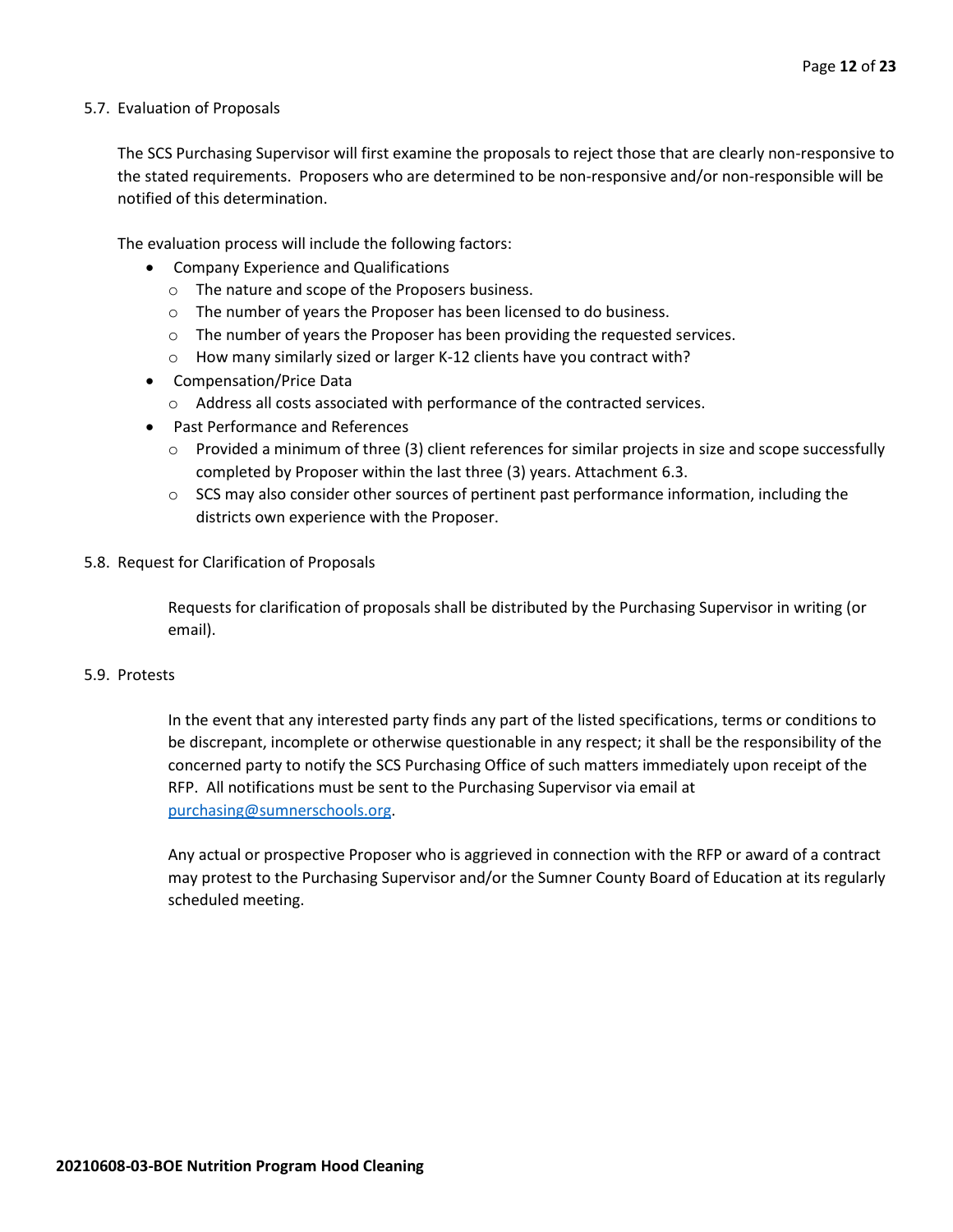#### **ATTACHMENT 6.1 - Contact Information**

| <b>Company Legal Name:</b>                 |          |
|--------------------------------------------|----------|
| <b>Company Official Address:</b>           |          |
|                                            |          |
| Company Web Site (URL):                    |          |
|                                            |          |
|                                            |          |
| Contact Person for project administration: |          |
|                                            |          |
|                                            |          |
|                                            |          |
|                                            | (office) |
|                                            | (mobile) |
|                                            |          |
|                                            |          |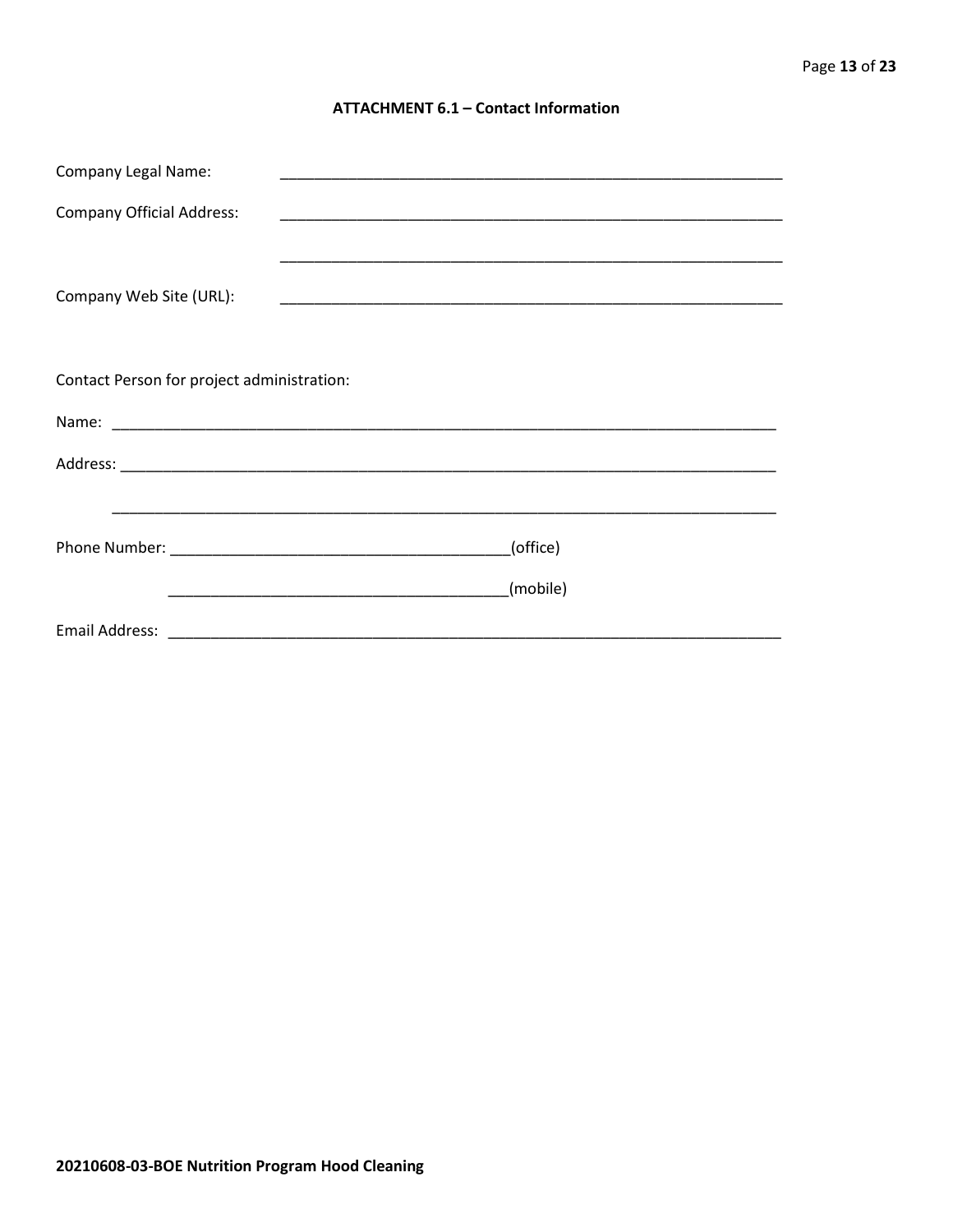

Attn: Purchasing Supervisor 1500 Airport Road Gallatin, TN 37066

#### **ATTACHMENT 6.2 – Bid Form/Certification**

# **Price per Hood \$\_\_\_\_\_\_\_\_\_\_\_\_\_\_\_\_\_**

Date  $\_$ 

By checking this box, Proposer agrees that SCS reserves the right to extend the terms, conditions and prices of this contract to other Institutions (such as State, Local and/or Public Agencies) who express an interest in participating in any contract that results from this RFP. Each of the piggyback Institutions will issue their own purchasing documents for the goods/service. Proposer agrees that SCS shall bear no responsibility or liability for any agreements between Proposer and the other Institution(s) who desire to exercise this option.

By Signing below, Proposer certifies they have carefully examined all instructions, requirements, specifications, terms and conditions of the RFP and certifies:

- It is a reputable company regularly engaged in providing goods and/or services necessary to meet the requirements, specifications, terms and conditions of the RFP.
- All statements, information and representations prepared and submitted in response to the RFP are current, complete, true and accurate. Proposer acknowledges that the Sumner County Board of Education (SCS) will rely on such statements, information and representations in selecting the successful proposer(s).
- That the prices quoted shall be SCSs pricing for the products and/or service.
- It shall be bound by all statements, representations, warranties and guarantees made in its proposal.
- Proposer acknowledges that the contract may be canceled if any conflict of interest or appearance of a conflict of interest is discovered by SCS, in its sole discretion.
- All purchase orders must be duly authorized and executed by SCS and subject to the terms and conditions of the RFP.

Authorized Signature \_\_\_\_\_\_\_\_\_\_\_\_\_\_\_\_\_\_\_\_\_\_\_\_\_\_\_\_\_\_\_\_\_\_\_\_\_\_\_\_\_\_\_\_\_\_\_\_\_\_\_\_\_\_\_\_\_\_\_ Printed Name \_\_\_\_\_\_\_\_\_\_\_\_\_\_\_\_\_\_\_\_\_\_\_\_\_\_\_\_\_\_\_\_\_\_\_\_\_\_\_\_\_\_\_\_\_\_\_\_\_\_\_\_\_\_\_\_\_\_\_\_\_\_\_\_\_

Company Name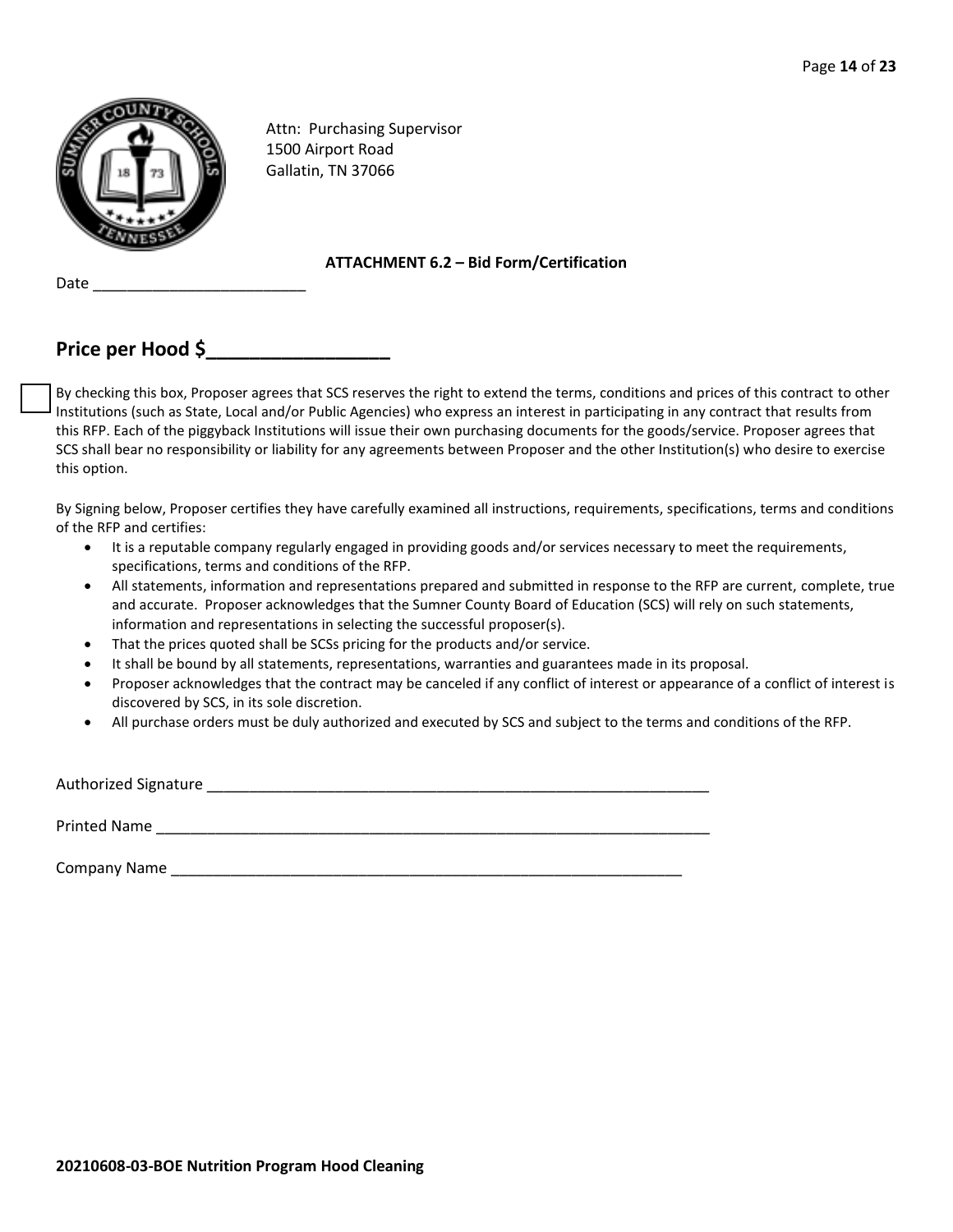#### **ATTACHMENT 6.3 - References**

| 1. |                                    |  |
|----|------------------------------------|--|
|    |                                    |  |
|    |                                    |  |
|    |                                    |  |
|    |                                    |  |
|    |                                    |  |
| 2. |                                    |  |
|    |                                    |  |
|    |                                    |  |
|    |                                    |  |
|    |                                    |  |
|    |                                    |  |
|    |                                    |  |
| 3. |                                    |  |
|    |                                    |  |
|    |                                    |  |
|    |                                    |  |
|    |                                    |  |
|    |                                    |  |
|    | 4. Project Name/Location: ________ |  |
|    |                                    |  |
|    |                                    |  |
|    |                                    |  |

\*Proposers may copy this page and submit additional references.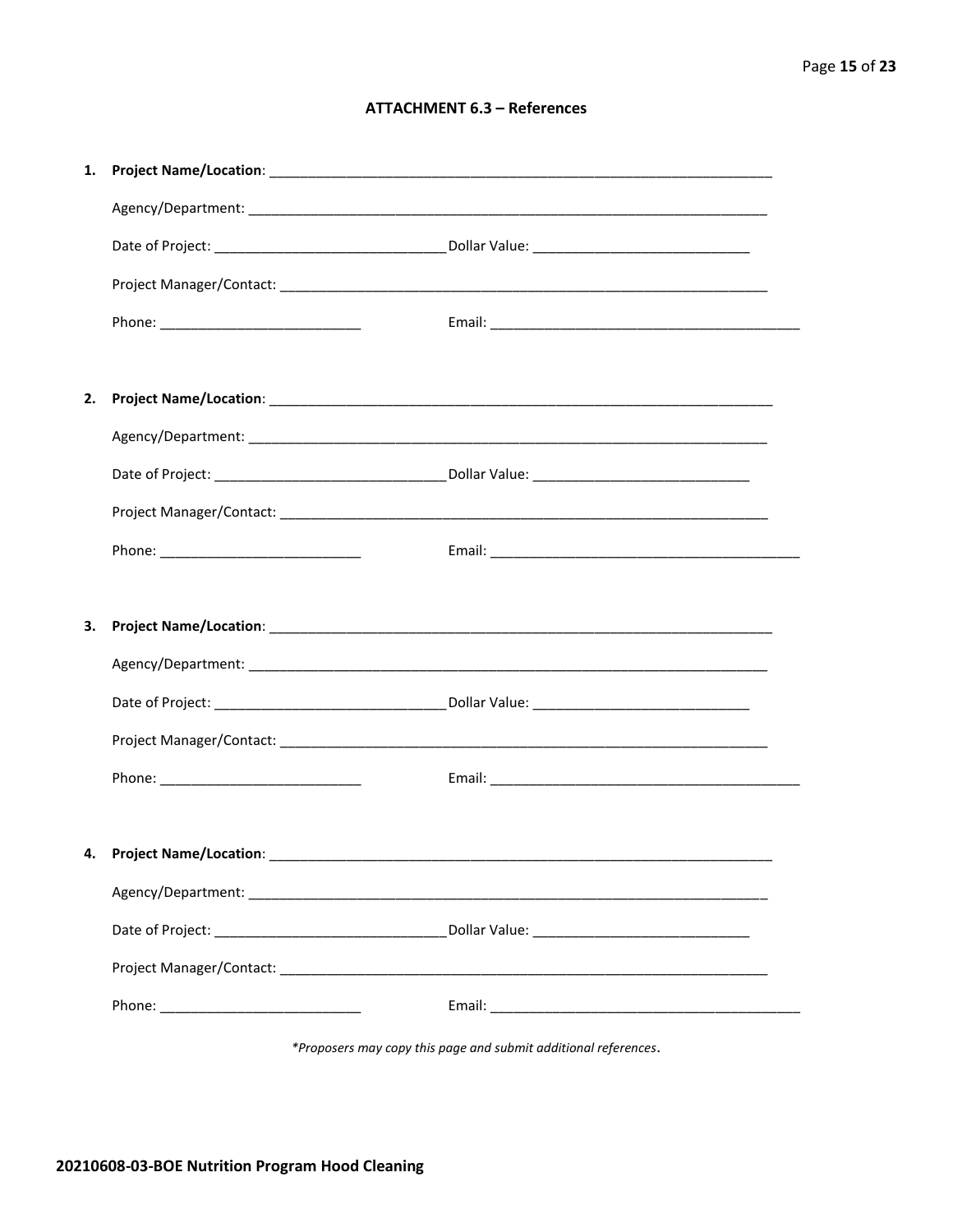#### **ATTACHMENT 6.4 – Certification of Non-Collusion & Debarment or Suspension**

The undersigned Proposer certifies that they are duly authorized to execute this contract, that this company, corporation, firm, partnership or individual has not prepared this proposal in collusion with any other respondent, and that the contents of this proposal as to prices, terms or conditions of said proposal have not been communicated by the undersigned nor by any employee or agent to any other person engaged in this type of business prior to the official opening of this proposal.

The undersigned Proposer certifies, to the best of its knowledge and belief, that it and its principals:

- Are not presently debarred, suspended, proposed for debarment, declared ineligible or voluntarily excluded from participation in transactions under federal non-procurement programs by any federal department or agency;
- Have not, within the three-year period preceding the proposal, had one or more public transactions (federal, state or local) terminated for cause or default; and
- Are not presently indicated or otherwise criminally or civilly charged by a government entity (federal, state or local) and have not, within the three-year period preceding the bid, been convicted or had a civil judgement rendered against it:
	- $\circ$  For the commission of fraud or a criminal offense in connection with obtaining, attempting to obtain or performing a public transaction (federal, state or local) or a procurement contract under such a public transaction;
	- $\circ$  For the violation of federal or state antitrust statutes, including those proscribing price fixing between competitors, the allocation of customers between competitors, or bid rigging; or
	- o For the commission of embezzlement, theft, forgery, bribery, falsification or destruction of records, making false statements, or receiving stolen property.

I understand that a false statement on this certification may be grounds for the rejection of this proposal or the termination of the award. In addition, under 18 U.S.C. 1001, a false statement may result in a fine of up to \$10,000 or imprisonment for up to five years, or both.

Company: \_\_\_\_\_\_\_\_\_\_\_\_\_\_\_\_\_\_\_\_\_\_\_\_\_\_\_\_\_\_\_\_\_\_\_\_\_\_\_\_\_\_\_\_\_\_\_\_\_\_\_\_\_\_\_\_\_\_\_\_\_\_\_\_\_\_\_\_\_\_\_\_\_\_\_\_

Respondent Signature: \_\_\_\_\_\_\_\_\_\_\_\_\_\_\_\_\_\_\_\_\_\_\_\_\_\_\_\_\_\_\_\_\_\_\_\_\_\_\_\_\_\_\_\_\_\_\_\_\_\_\_\_\_\_\_\_\_\_\_\_\_\_\_\_\_\_

Respondent (Print Name & Title): \_\_\_\_\_\_\_\_\_\_\_\_\_\_\_\_\_\_\_\_\_\_\_\_\_\_\_\_\_\_\_\_\_\_\_\_\_\_\_\_\_\_\_\_\_\_\_\_\_\_\_\_\_\_\_\_\_

Date: \_\_\_\_\_\_\_\_\_\_\_\_\_\_\_\_\_\_\_\_\_\_\_\_\_\_\_\_\_\_\_\_\_\_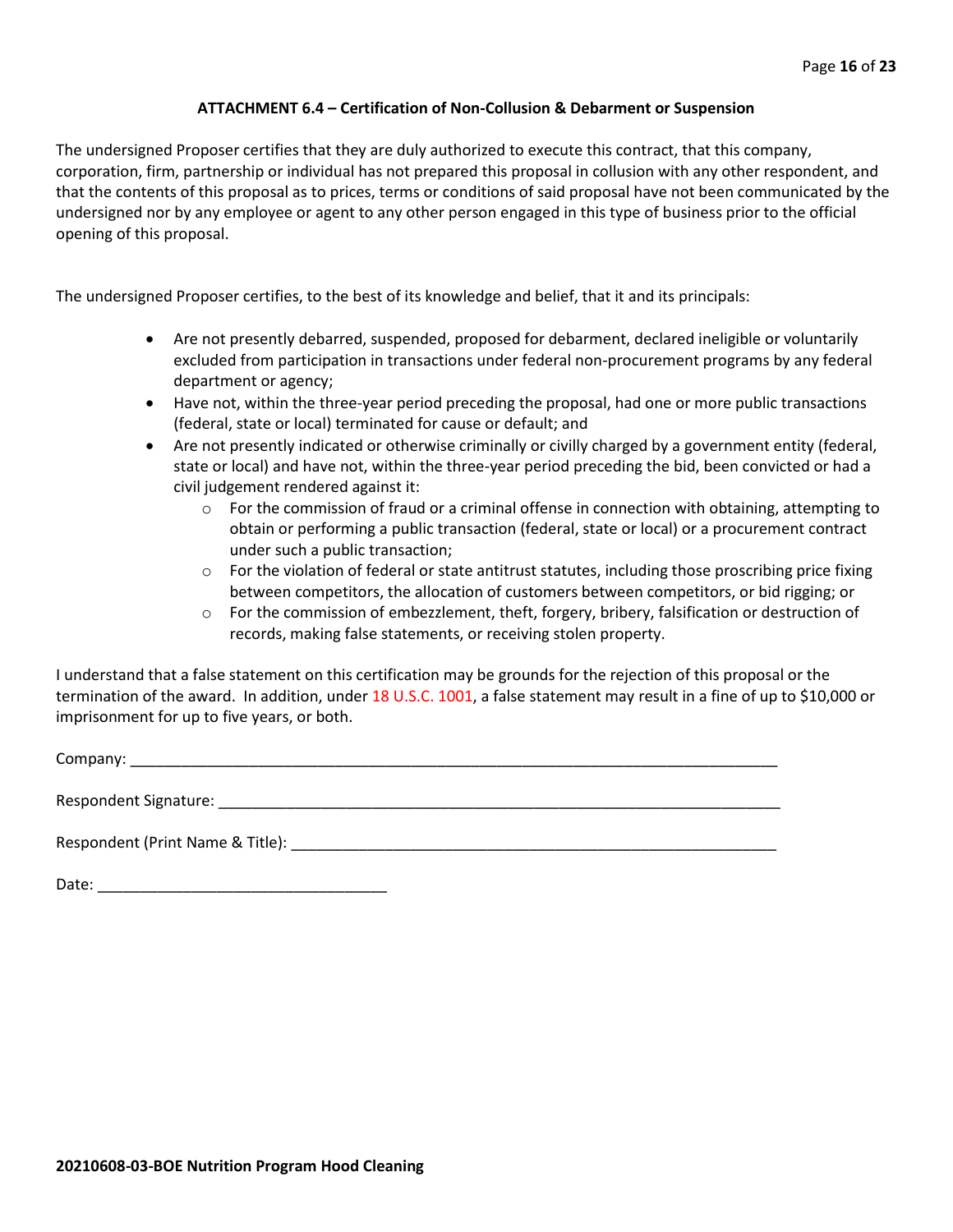#### **ATTACHMENT 6.5 – Attestation Re Personnel**

# **ATTESTATION RE PERSONNEL USED IN CONTRACT PERFORMANCE**

| CONTRACTOR LEGAL ENTITY NAME:                                          |  |
|------------------------------------------------------------------------|--|
| FEDERAL EMPLOYER IDENTIFICATION NUMBER:<br>(or Social Security Number) |  |

**The Contractor, identified above, does hereby attest, certify, warrant and assure that the Contractor shall not knowingly utilize the services of an illegal immigrant in the performance of this Contract and shall not knowingly utilize the services of any subcontractor who will utilize the services of an illegal immigrant in the performance of this Contract, T.C.A. § 12-3-309.**

SIGNATURE & DATE:

*NOTICE: This attestation MUST be signed by an individual empowered to contractually bind the Contractor.*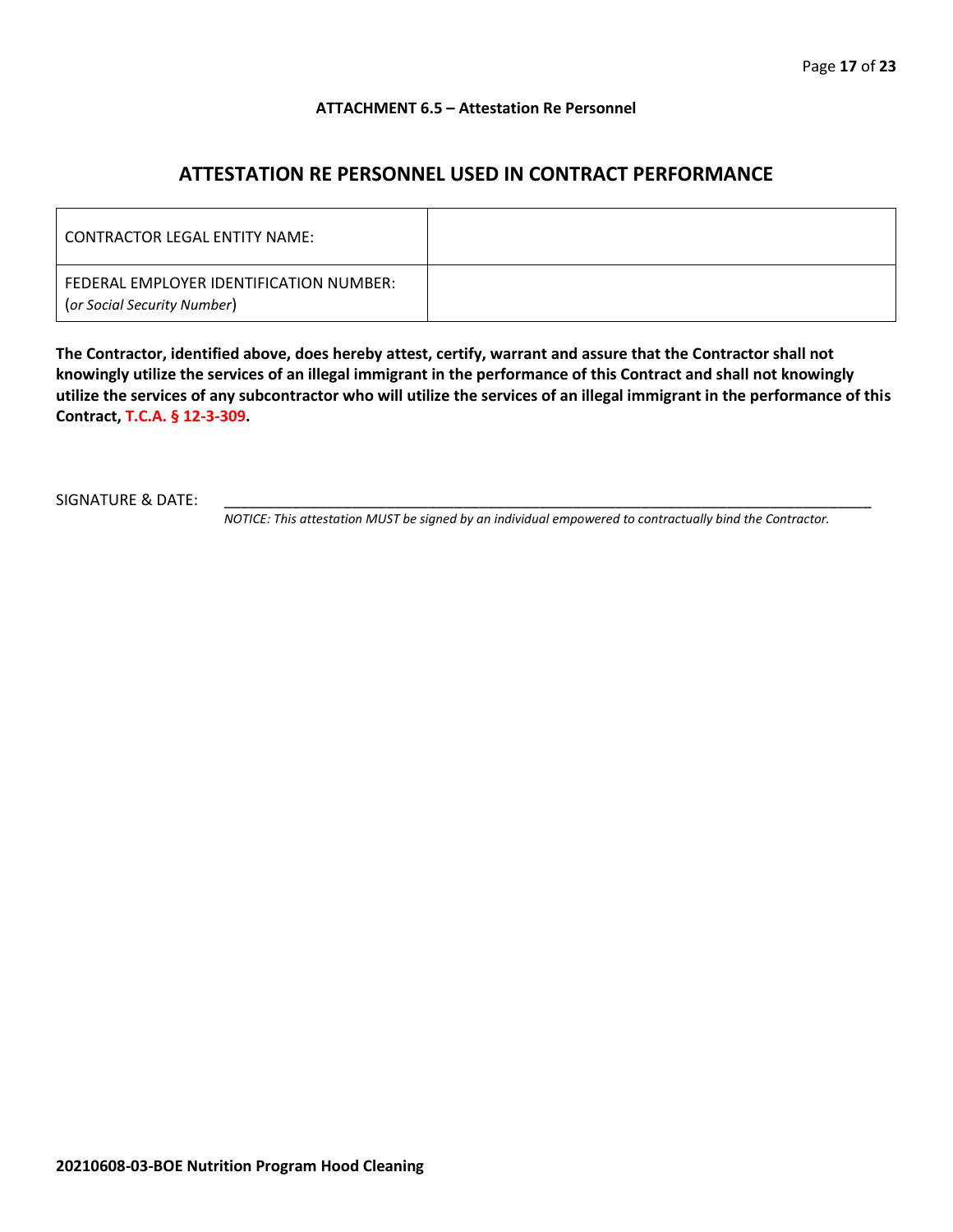#### **ATTACHMENT 6.6 – Drug Free Workplace Affidavit**

The Sumner County Board of Education is committed to maintaining a safe and productive work environment for its employees and to providing high quality service to its citizens. The goal of this policy is for Sumner County Board of Education employees and contractors to remain, or become and remain, drug-free. Abuse and dependency on alcohol and/or drugs can seriously affect the health of employees, contractors and citizens, jeopardize personal safety, impact the safety of others and impair job performance.

STATE OF

**COUNTY OF** \_\_\_\_\_\_\_\_\_\_\_\_\_\_\_\_\_\_\_\_\_\_\_\_\_\_\_\_\_\_\_\_\_

The undersigned, principal officer of

an employer of five (5) or more employees contracting with Sumner County Board of Education to provide goods or services, hereby states under oath as follows:

- 1. The undersigned is a principal officer of (hereinafter referred to as the "Company") and is duly authorized to execute this Affidavit on behalf of the Company.
- 2. The Company submits this Affidavit pursuant to **T.C.A. § 50-9-113**, which requires each employer with no less than five (5) employees receiving pay who contracts with the state and any local government to provide contracted services to submit an affidavit stating that such employer has a drug-free workplace program that complies with Title 50, Chapter 9 of the *Tennessee Code Annotated*.
- 3. The Company is in compliance with **T.C.A. § 50-9-113** and all applicable Federal Laws, Rules and Regulations requiring a drug-free workplace program.

Further affiant saith not.

| <b>Principal Officer:</b> |  |
|---------------------------|--|
|                           |  |
| <b>STATE OF</b>           |  |

**COUNTY OF** \_\_\_\_\_\_\_\_\_\_\_\_\_\_\_\_\_\_\_\_\_\_\_\_\_\_\_\_\_\_\_\_\_\_

Before me personally appeared \_\_\_\_\_\_\_\_\_\_\_\_\_\_\_\_\_\_\_\_\_\_\_\_\_\_\_\_\_\_\_\_\_\_\_\_\_\_\_\_\_\_\_\_\_\_\_\_\_\_\_\_\_\_\_\_\_\_\_\_\_\_, with whom I am personally acquainted (or proved to me on the basis of satisfactory evidence) and who acknowledged that such person executed the foregoing affidavit for the purposes therein contained.

Witness my hand and seal at office this \_\_\_\_\_\_\_\_\_\_\_\_\_ day of \_\_\_\_\_\_\_\_\_\_\_\_\_\_\_\_\_\_\_\_, 20\_\_\_\_.

\_\_\_\_\_\_\_\_\_\_\_\_\_\_\_\_\_\_\_\_\_\_\_\_\_\_\_\_\_\_\_\_\_\_\_\_\_\_\_\_\_\_\_\_\_\_\_\_ Notary Public

My commission expires: \_\_\_\_\_\_\_\_\_\_\_\_\_\_\_\_\_\_\_\_\_\_\_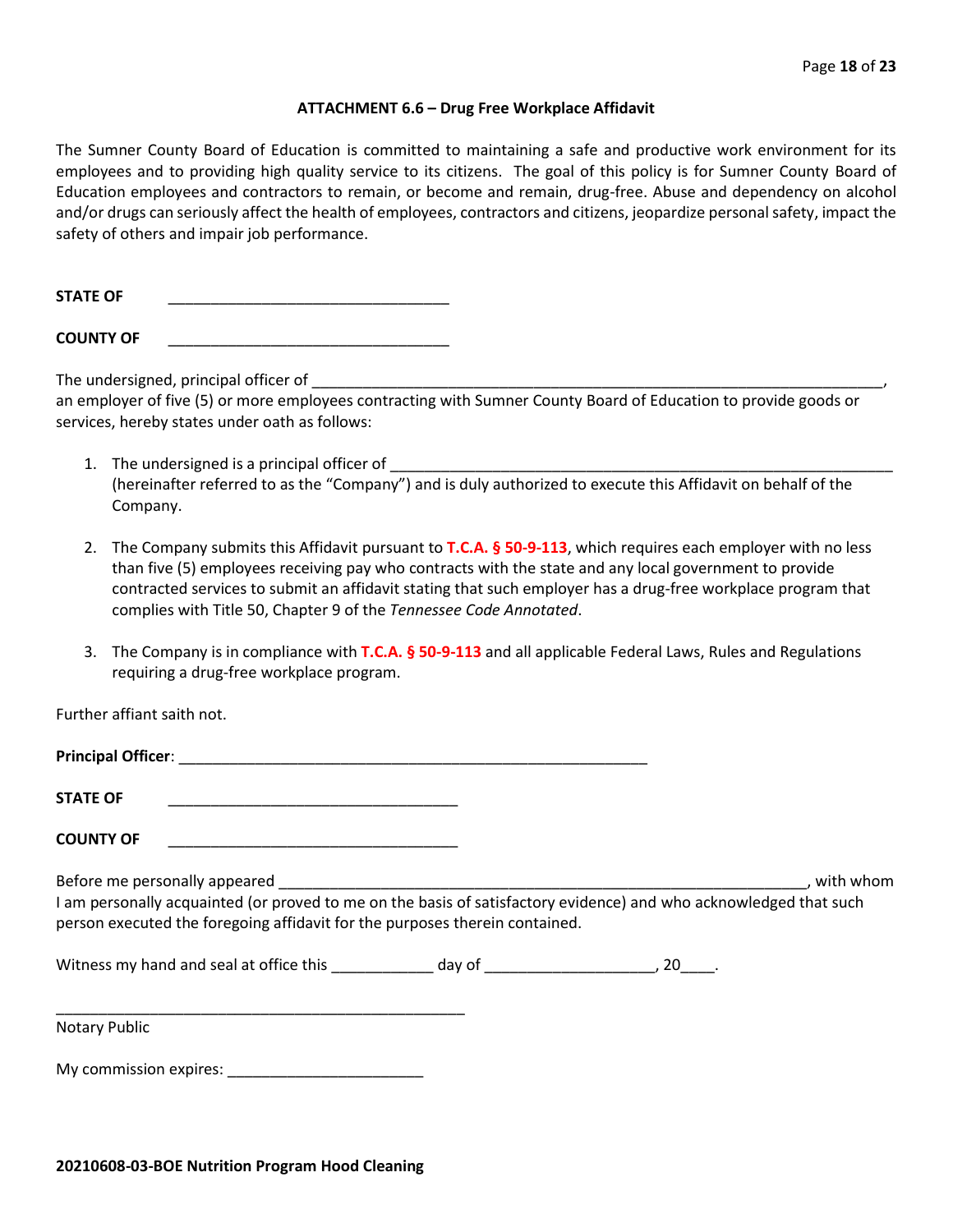#### **ATTACHMENT 6.7 – W9**

|                                                                                                                                                                                                                                                                                                                                                                                                                                                                                                                                                                                                                                                          | <b>Request for Taxpayer</b><br>(Rev. December 2014)<br><b>Identification Number and Certification</b><br>Department of the Treasury<br>Internal Revenue Service<br>1 Name (as shown on your income tax return). Name is required on this line; do not leave this line blank.                                                                                                                                                                                                                                          |                                                                                                                             |                                                                                                                                               |        |                                                                                 |  |                                                   |               | Give Form to the<br>requester. Do not<br>send to the IRS.                                                                                                               |  |  |  |  |  |  |
|----------------------------------------------------------------------------------------------------------------------------------------------------------------------------------------------------------------------------------------------------------------------------------------------------------------------------------------------------------------------------------------------------------------------------------------------------------------------------------------------------------------------------------------------------------------------------------------------------------------------------------------------------------|-----------------------------------------------------------------------------------------------------------------------------------------------------------------------------------------------------------------------------------------------------------------------------------------------------------------------------------------------------------------------------------------------------------------------------------------------------------------------------------------------------------------------|-----------------------------------------------------------------------------------------------------------------------------|-----------------------------------------------------------------------------------------------------------------------------------------------|--------|---------------------------------------------------------------------------------|--|---------------------------------------------------|---------------|-------------------------------------------------------------------------------------------------------------------------------------------------------------------------|--|--|--|--|--|--|
| N                                                                                                                                                                                                                                                                                                                                                                                                                                                                                                                                                                                                                                                        | 2 Business name/disregarded entity name, if different from above                                                                                                                                                                                                                                                                                                                                                                                                                                                      |                                                                                                                             |                                                                                                                                               |        |                                                                                 |  |                                                   |               |                                                                                                                                                                         |  |  |  |  |  |  |
| Specific Instructions on page<br>Print or type                                                                                                                                                                                                                                                                                                                                                                                                                                                                                                                                                                                                           | 3 Check appropriate box for federal tax classification; check only one of the following seven boxes:<br>C Corporation<br>S Corporation Partnership<br>Trust/estate<br>Individual/sole proprietor or<br>single-member LLC<br>Limited liability company. Enter the tax classification (C=C corporation, S=S corporation, P=partnership) ▶<br>Note. For a single-member LLC that is disregarded, do not check LLC; check the appropriate box in the line above for<br>the tax classification of the single-member owner. |                                                                                                                             |                                                                                                                                               |        |                                                                                 |  |                                                   | code (if any) | 4 Exemptions (codes apply only to<br>certain entities, not individuals; see<br>instructions on page 3):<br>Exempt payee code (if any)<br>Exemption from FATCA reporting |  |  |  |  |  |  |
|                                                                                                                                                                                                                                                                                                                                                                                                                                                                                                                                                                                                                                                          | Other (see instructions) ▶                                                                                                                                                                                                                                                                                                                                                                                                                                                                                            |                                                                                                                             |                                                                                                                                               |        |                                                                                 |  | (Applies to accounts maintained outside the U.S.) |               |                                                                                                                                                                         |  |  |  |  |  |  |
|                                                                                                                                                                                                                                                                                                                                                                                                                                                                                                                                                                                                                                                          |                                                                                                                                                                                                                                                                                                                                                                                                                                                                                                                       | 5 Address (number, street, and apt. or suite no.)<br>Requester's name and address (optional)<br>6 City, state, and ZIP code |                                                                                                                                               |        |                                                                                 |  |                                                   |               |                                                                                                                                                                         |  |  |  |  |  |  |
| See:                                                                                                                                                                                                                                                                                                                                                                                                                                                                                                                                                                                                                                                     |                                                                                                                                                                                                                                                                                                                                                                                                                                                                                                                       |                                                                                                                             |                                                                                                                                               |        |                                                                                 |  |                                                   |               |                                                                                                                                                                         |  |  |  |  |  |  |
| 7 List account number(s) here (optional)                                                                                                                                                                                                                                                                                                                                                                                                                                                                                                                                                                                                                 |                                                                                                                                                                                                                                                                                                                                                                                                                                                                                                                       |                                                                                                                             |                                                                                                                                               |        |                                                                                 |  |                                                   |               |                                                                                                                                                                         |  |  |  |  |  |  |
| Part I                                                                                                                                                                                                                                                                                                                                                                                                                                                                                                                                                                                                                                                   |                                                                                                                                                                                                                                                                                                                                                                                                                                                                                                                       | <b>Taxpayer Identification Number (TIN)</b>                                                                                 |                                                                                                                                               |        |                                                                                 |  |                                                   |               |                                                                                                                                                                         |  |  |  |  |  |  |
|                                                                                                                                                                                                                                                                                                                                                                                                                                                                                                                                                                                                                                                          |                                                                                                                                                                                                                                                                                                                                                                                                                                                                                                                       | Enter your TIN in the appropriate box. The TIN provided must match the name given on line 1 to avoid                        |                                                                                                                                               |        |                                                                                 |  | <b>Social security number</b>                     |               |                                                                                                                                                                         |  |  |  |  |  |  |
| backup withholding. For individuals, this is generally your social security number (SSN). However, for a<br>resident alien, sole proprietor, or disregarded entity, see the Part I instructions on page 3. For other<br>entities, it is your employer identification number (EIN). If you do not have a number, see How to get a<br>TIN on page 3.<br>or                                                                                                                                                                                                                                                                                                 |                                                                                                                                                                                                                                                                                                                                                                                                                                                                                                                       |                                                                                                                             |                                                                                                                                               |        |                                                                                 |  |                                                   |               |                                                                                                                                                                         |  |  |  |  |  |  |
|                                                                                                                                                                                                                                                                                                                                                                                                                                                                                                                                                                                                                                                          |                                                                                                                                                                                                                                                                                                                                                                                                                                                                                                                       | Note. If the account is in more than one name, see the instructions for line 1 and the chart on page 4 for                  |                                                                                                                                               |        |                                                                                 |  |                                                   |               | <b>Employer identification number</b>                                                                                                                                   |  |  |  |  |  |  |
|                                                                                                                                                                                                                                                                                                                                                                                                                                                                                                                                                                                                                                                          | guidelines on whose number to enter.                                                                                                                                                                                                                                                                                                                                                                                                                                                                                  |                                                                                                                             |                                                                                                                                               |        |                                                                                 |  | -                                                 |               |                                                                                                                                                                         |  |  |  |  |  |  |
| <b>Part II</b>                                                                                                                                                                                                                                                                                                                                                                                                                                                                                                                                                                                                                                           | Certification                                                                                                                                                                                                                                                                                                                                                                                                                                                                                                         |                                                                                                                             |                                                                                                                                               |        |                                                                                 |  |                                                   |               |                                                                                                                                                                         |  |  |  |  |  |  |
|                                                                                                                                                                                                                                                                                                                                                                                                                                                                                                                                                                                                                                                          | Under penalties of perjury, I certify that:                                                                                                                                                                                                                                                                                                                                                                                                                                                                           |                                                                                                                             |                                                                                                                                               |        |                                                                                 |  |                                                   |               |                                                                                                                                                                         |  |  |  |  |  |  |
| 1. The number shown on this form is my correct taxpayer identification number (or I am waiting for a number to be issued to me); and<br>2. I am not subject to backup withholding because: (a) I am exempt from backup withholding, or (b) I have not been notified by the Internal Revenue<br>Service (IRS) that I am subject to backup withholding as a result of a failure to report all interest or dividends, or (c) the IRS has notified me that I am<br>no longer subject to backup withholding; and                                                                                                                                              |                                                                                                                                                                                                                                                                                                                                                                                                                                                                                                                       |                                                                                                                             |                                                                                                                                               |        |                                                                                 |  |                                                   |               |                                                                                                                                                                         |  |  |  |  |  |  |
|                                                                                                                                                                                                                                                                                                                                                                                                                                                                                                                                                                                                                                                          |                                                                                                                                                                                                                                                                                                                                                                                                                                                                                                                       | 3. I am a U.S. citizen or other U.S. person (defined below); and                                                            |                                                                                                                                               |        |                                                                                 |  |                                                   |               |                                                                                                                                                                         |  |  |  |  |  |  |
|                                                                                                                                                                                                                                                                                                                                                                                                                                                                                                                                                                                                                                                          |                                                                                                                                                                                                                                                                                                                                                                                                                                                                                                                       | 4. The FATCA code(s) entered on this form (if any) indicating that I am exempt from FATCA reporting is correct.             |                                                                                                                                               |        |                                                                                 |  |                                                   |               |                                                                                                                                                                         |  |  |  |  |  |  |
| Certification instructions. You must cross out item 2 above if you have been notified by the IRS that you are currently subject to backup withholding<br>because you have failed to report all interest and dividends on your tax return. For real estate transactions, item 2 does not apply. For mortgage<br>interest paid, acquisition or abandonment of secured property, cancellation of debt, contributions to an individual retirement arrangement (IRA), and<br>generally, payments other than interest and dividends, you are not required to sign the certification, but you must provide your correct TIN. See the<br>instructions on page 3. |                                                                                                                                                                                                                                                                                                                                                                                                                                                                                                                       |                                                                                                                             |                                                                                                                                               |        |                                                                                 |  |                                                   |               |                                                                                                                                                                         |  |  |  |  |  |  |
| Sign<br>Here                                                                                                                                                                                                                                                                                                                                                                                                                                                                                                                                                                                                                                             | Signature of<br>U.S. person $\blacktriangleright$                                                                                                                                                                                                                                                                                                                                                                                                                                                                     |                                                                                                                             |                                                                                                                                               | Date P |                                                                                 |  |                                                   |               |                                                                                                                                                                         |  |  |  |  |  |  |
|                                                                                                                                                                                                                                                                                                                                                                                                                                                                                                                                                                                                                                                          | <b>General Instructions</b>                                                                                                                                                                                                                                                                                                                                                                                                                                                                                           | Section references are to the Internal Revenue Code unless otherwise noted.                                                 | ● Form 1098 (home mortgage interest), 1098-E (student loan interest), 1098-T<br>(tuition)                                                     |        |                                                                                 |  |                                                   |               |                                                                                                                                                                         |  |  |  |  |  |  |
|                                                                                                                                                                                                                                                                                                                                                                                                                                                                                                                                                                                                                                                          |                                                                                                                                                                                                                                                                                                                                                                                                                                                                                                                       | Future developments. Information about developments affecting Form W-9 (such                                                | · Form 1099-C (canceled debt)                                                                                                                 |        |                                                                                 |  |                                                   |               |                                                                                                                                                                         |  |  |  |  |  |  |
| as legislation enacted after we release it) is at www.irs.gov/fw9.                                                                                                                                                                                                                                                                                                                                                                                                                                                                                                                                                                                       |                                                                                                                                                                                                                                                                                                                                                                                                                                                                                                                       |                                                                                                                             | · Form 1099-A (acquisition or abandonment of secured property)<br>Use Form W-9 only if you are a U.S. person (including a resident alien), to |        |                                                                                 |  |                                                   |               |                                                                                                                                                                         |  |  |  |  |  |  |
| <b>Purpose of Form</b>                                                                                                                                                                                                                                                                                                                                                                                                                                                                                                                                                                                                                                   |                                                                                                                                                                                                                                                                                                                                                                                                                                                                                                                       |                                                                                                                             | provide your correct TIN.                                                                                                                     |        |                                                                                 |  |                                                   |               |                                                                                                                                                                         |  |  |  |  |  |  |
|                                                                                                                                                                                                                                                                                                                                                                                                                                                                                                                                                                                                                                                          | If you do not return Form W-9 to the requester with a TIN, you might be subject<br>An individual or entity (Form W-9 requester) who is required to file an inform<br>to backup withholding. See What is backup withholding? on page 2.<br>return with the IRS must obtain your correct taxpayer identification number (TIN)<br>which may be your social security number (SSN), individual taxpayer identification<br>By signing the filled-out form, you:                                                             |                                                                                                                             |                                                                                                                                               |        |                                                                                 |  |                                                   |               |                                                                                                                                                                         |  |  |  |  |  |  |
| number (ITIN), adoption taxpayer identification number (ATIN), or employer<br>1. Certify that the TIN you are giving is correct (or you are waiting for a number<br>identification number (EIN), to report on an information return the amount paid to<br>to be issued).<br>you, or other amount reportable on an information return. Examples of information<br>2. Certify that you are not subject to backup withholding, or                                                                                                                                                                                                                           |                                                                                                                                                                                                                                                                                                                                                                                                                                                                                                                       |                                                                                                                             |                                                                                                                                               |        |                                                                                 |  |                                                   |               |                                                                                                                                                                         |  |  |  |  |  |  |
| returns include, but are not limited to, the following:<br>3. Claim exemption from backup withholding if you are a U.S. exempt payee. If<br>· Form 1099-INT (interest earned or paid)                                                                                                                                                                                                                                                                                                                                                                                                                                                                    |                                                                                                                                                                                                                                                                                                                                                                                                                                                                                                                       |                                                                                                                             |                                                                                                                                               |        |                                                                                 |  |                                                   |               |                                                                                                                                                                         |  |  |  |  |  |  |
| applicable, you are also certifying that as a U.S. person, your allocable share of<br>. Form 1099-DIV (dividends, including those from stocks or mutual funds)<br>any partnership income from a U.S. trade or business is not subject to the                                                                                                                                                                                                                                                                                                                                                                                                             |                                                                                                                                                                                                                                                                                                                                                                                                                                                                                                                       |                                                                                                                             |                                                                                                                                               |        |                                                                                 |  |                                                   |               |                                                                                                                                                                         |  |  |  |  |  |  |
| . Form 1099-MISC (various types of income, prizes, awards, or gross proceeds)                                                                                                                                                                                                                                                                                                                                                                                                                                                                                                                                                                            |                                                                                                                                                                                                                                                                                                                                                                                                                                                                                                                       |                                                                                                                             |                                                                                                                                               |        | withholding tax on foreign partners' share of effectively connected income, and |  |                                                   |               |                                                                                                                                                                         |  |  |  |  |  |  |
| . Form 1099-B (stock or mutual fund sales and certain other transactions by<br>4. Certify that FATCA code(s) entered on this form (if any) indicating that you are<br>exempt from the FATCA reporting, is correct. See What is FATCA reporting? on<br>brokers)<br>page 2 for further information.<br>· Form 1099-S (proceeds from real estate transactions)                                                                                                                                                                                                                                                                                              |                                                                                                                                                                                                                                                                                                                                                                                                                                                                                                                       |                                                                                                                             |                                                                                                                                               |        |                                                                                 |  |                                                   |               |                                                                                                                                                                         |  |  |  |  |  |  |
| . Form 1099-K (merchant card and third party network transactions)                                                                                                                                                                                                                                                                                                                                                                                                                                                                                                                                                                                       |                                                                                                                                                                                                                                                                                                                                                                                                                                                                                                                       |                                                                                                                             |                                                                                                                                               |        |                                                                                 |  |                                                   |               |                                                                                                                                                                         |  |  |  |  |  |  |

Cat. No. 10231X

Form W-9 (Rev. 12-2014)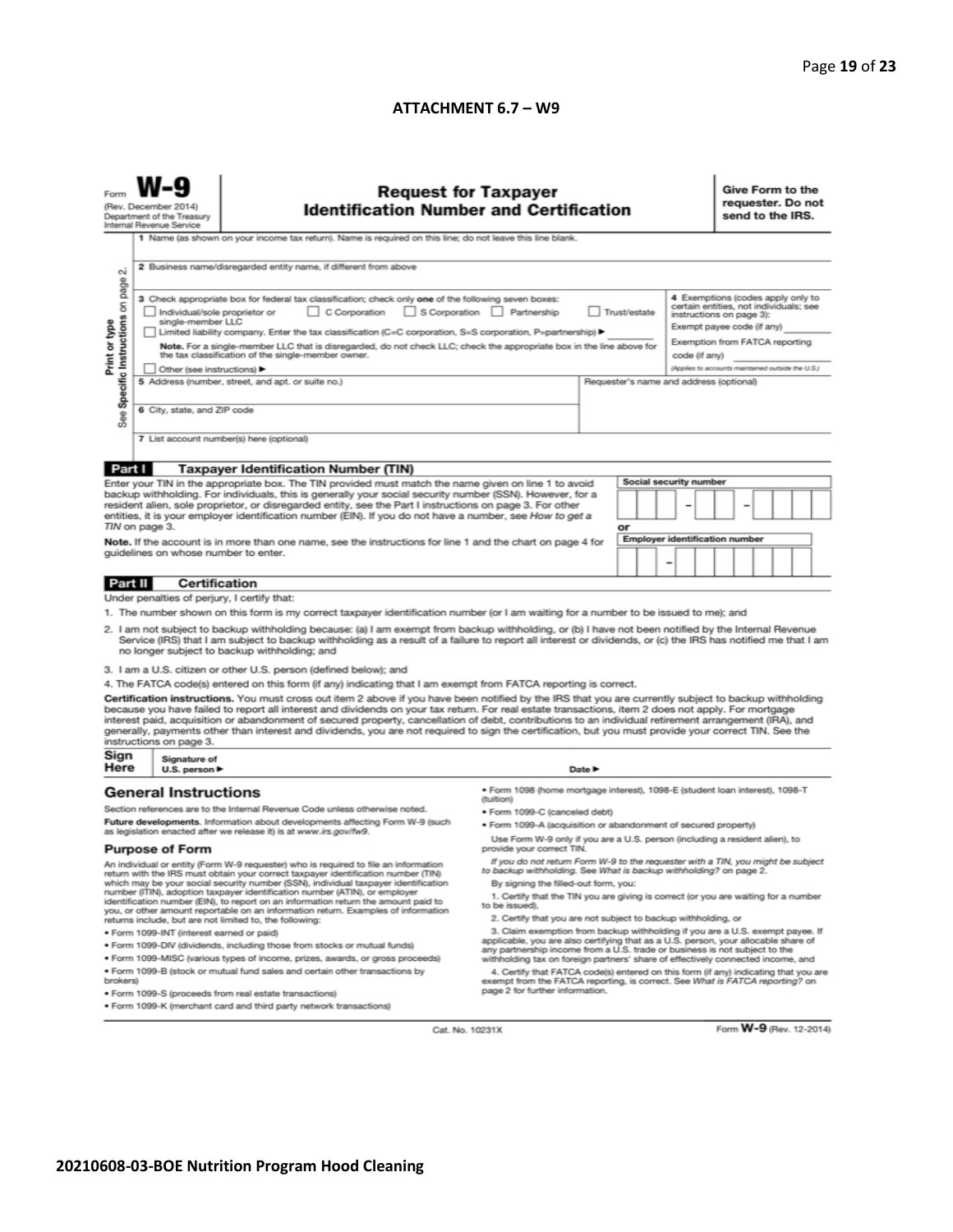#### **ATTACHMENT 6.8 – Standard Terms & Conditions SUMNER COUNTY BOARD OF EDUCATION (SCS)**

#### **1. PREPARATION AND SUBMISSION OF BID.**

- **a.** Failure to examine any drawings**,** specifications, or instructions will be at the proposer's risk. Any deviation from the stated terms, conditions and specifications must be coordinated with and approved in writing by the SCS Purchasing Supervisor.
- **b.** RFP/ITB SUBMITTAL / SIGNATURE: Proposal shall give the full name and business address of the bidder. If the proposer is a corporation, the name shall be stated as it is in the corporate charter. Proposals must be signed in ink by the proposer's authorized agent. Unsigned proposals will be rejected. Proposals are to be sealed and the outside of the envelope is to reference the RFP/ITB number. The person signing the proposal must show their title, and if requested by the institution, must furnish satisfactory proof of his or her authority to bind his or her company in contract. Proposer understands that by submitting a proposal with an authorized signature, it shall constitute an offer to SCS. Proposals must be typewritten or in ink; otherwise they may not be considered. Purchase orders will be issued to the firm name appearing on the W9. Electronic submissions via email, fax, etc. shall not be accepted.
- **c.** SCS is not responsible for any costs incurred by any vendor pursuant to the RFP/ITB. The vendor shall be responsible for all costs incurred in connection with the preparation and submission of its proposal.
- **d.** All proposers must be in compliance with T.C.A. § 62-6-119 at the time of proposal submission and provide evidence of compliance with the applicable provisions of the chapter before such proposal may be considered.
- **e.** Proposals are to be received in the location designated in the RFP/ITB no later than the specified date and time. Late submissions will NOT be opened or considered.
- **f.** No erasures permitted. Errors may be crossed out and corrections printed in ink or typewritten adjacent to error and must be initialed in ink by person signing the proposal.
- **g.** Specifications: Reference to available specifications shall be sufficient to make the terms of the specifications binding on the proposer. The use of the name of a manufacturer, or any special brand or make in describing an item does not restrict the proposer to that manufacturer or specific article, unless specifically stated. Comparable products of other manufacturers will be considered if proof of compatibility is contained in the proposal. Proposers are required to notify SCSs Purchasing Supervisor whenever specifications/procedures are not perceived to be fair and open. The articles on which the proposal is submitted must be equal or superior to that specified. Informative and Descriptive Literature: The proposer must show brand or trade names of the articles proposed, when applicable. It shall be the responsibility of the proposer, including proposer's whose product is referenced, to furnish with the proposer such specifications, catalog pages, brochures or other data as will provide an adequate basis for determining the quality and functional capabilities of the product offered. Failure to provide this data may be considered valid justification for rejection of proposer.
- **h.** Samples: Samples of items when called for, must be furnished free of expense, and if not destroyed will, upon proposer's request within ten (10) days of RFP/ITB opening, be returned at the proposer's expense. Each sample must be labeled with the proposer's name, manufacturer's brand name and number, RFP/ITB number and item reference.
- **i.** Time of Performance: The number of calendar days in which delivery is to be made after receipt of order shall be stated in the RFP/ITB and may be a factor in making an award, price notwithstanding. If no delivery time is stated in the bid, bidder agrees that delivery is to be made within two weeks (10 business days) of order.
- **j.** Transportation and delivery charges should be included in the price and be fully prepaid by the vendor to the destination specified in the RFP/ITB. Proposal prices shall include delivery of all items F.O.B. destination.
- **k.** New materials and supplies must be delivered unless otherwise specifically stated in the RFP/ITB.
- **l.** Alternate/multiple bids will not be considered unless specifically called for in the RFP/ITB.
- **m.** Only proposals submitted on RFP/ITB forms furnished by SCS will be considered.
- n. By signing this RFP/ITB where indicated, the proposer agrees to strictly abide by all applicable local, state and federal statutes and regulations. The proposer further certifies that this proposer is made without collusion or fraud.
- **o.** Error in Proposal. In case of error in the extension of prices in the proposal, the unit price will govern. Late submissions will NOT be opened or considered. Proposers are cautioned to verify their proposals before submission, as amendments received after the RFP/ITB deadline will not be considered. No proposals shall be altered, amended or withdrawn after opening. After proposal opening, a proposer may withdraw a proposal only when there is obvious clerical error such as a misplaced decimal point, or when enforcement of the proposal would impose unconscionable hardship due to an error in the proposal resulting in a quotation substantially below the other proposals received. Proposal withdrawals will be considered only upon written request of the proposer.
- **2. OPEN RECORDS.** In order to comply with the provisions of the Tennessee Open Records Act, all proposals will be publicly opened and are subject to public inspection after the award upon written request. Proposers may be present at RFP/ITB opening. Summary information will be posted the SCS website, www.sumnerschools.org under the Invitation to Bid link.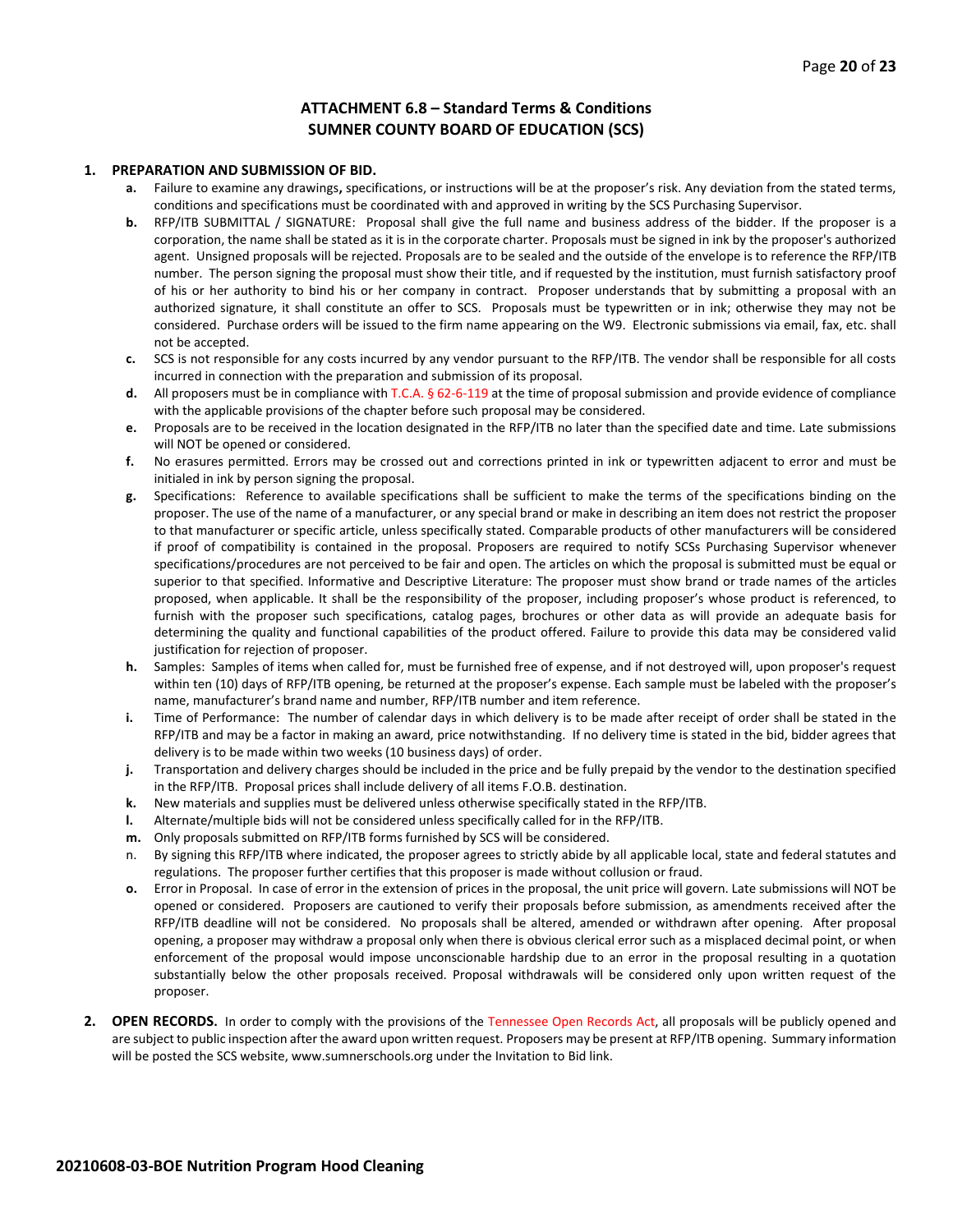- **3. ACCEPTANCE AND AWARD.** SCS reserves the right to reject any and all proposals and to waive any informality in proposals and, unless otherwise specified by the proposer to accept any item in the proposal. Action to reject all proposals shall be taken for unreasonably high prices, errors in the proposal documents, cessation of need, unavailability of funds, or any other reason approved by SCS.
	- a. Contracts and purchases will be made with the lowest, responsive, responsible, qualified proposer. The quality of the articles to be supplied, their conformity with the specifications, their suitability to the requirements of the Institution, cash discount offered, and the delivery terms will be taken into consideration.
	- b. Any deviation from these stated terms, specifications and conditions must be coordinated with and approved in writing by the Purchasing Supervisor.
	- c. Prices quoted on the response (if any) are to be considered firm and binding until the said equipment, supplies or services are in the possession of SCS.
	- d. SCS reserves the right to order more or less than the quantity listed in the proposal.
	- e. If a proposer fails to state a time within which a proposal must be accepted, it is understood and agreed that SCS shall have ninety (90) days to accept.
	- f. No purchase or contract is authorized or valid until the issuance of a SCS purchase order in accordance with SCS policy. No SCS employee is authorized to purchase equipment, supplies or services prior to the issuance of such a purchase order.
	- g. The contract may not be assigned without written SCS consent.
	- h. If the appropriate space is marked on the RFP/ITB, other Institutions (such as State, Local and/or Public Agencies) may purchase off the contract during the same period as SCS.
	- i. The awarded proposer will be required to post a performance and payment bond in the amount of 25% of the contract price if it exceeds \$100,000 as stated by T.C.A. §12-4-201.
	- j. If the project cost is in excess of \$25,000 a performance bond must be secured by the requesting part in an amount equal to the market improvement value.
	- k. By submission of this bid and signature thereof, the Bidder acknowledges compliance with the provisions of Public Chapter No. 587 / Senate Bill No. 2048 (Employee Background Check). The Bidder further agrees to submit a formal certification thereof prior to commencing work.
- **4. PAYMENT**. Payment terms must be specified in the proposal, including any discounts for early payment. Partial payments will not be approved unless justification for such payment can be shown. Terms will be NET 30 days. Payment will not be made until the conditions and specifications of the RFP/ITB are inspected and approved as conforming by persons appointed by SCS.
- **5. DEFAULT OF SELECTED VENDOR.** In case of vendor default, SCS may procure the articles or services from other sources and hold the defaulting vendor responsible for any resulting cost. If the awarded vendor violates any terms of their response, the contract, SCS policy or any law, they may be disqualified from proposing for a period of two years for minor violations or longer for major violations. Proposals from disqualified proposers will not be accepted during the period of disqualification.
- **6. INSPECTION OF PURCHASES.** Articles received which are not equivalent will not be accepted and will be picked up by the vendor or returned to vendor, shipping charges collect. SCS shall have a reasonable period in which to inspect and accept or reject materials without liability. If necessity requires SCS to use nonconforming materials, an appropriate reduction in payment may be made.
- **7. TAXES.** SCS is tax exempt; do not include taxes in quotation. Vendors making improvements or additions to or performing repair work on real property for SCS are liable for any applicable sales or use tax on tangible personal property used in connection with the contract or furnished to vendors by the state for use under the contract.
- **8. NONDISCRIMINATION.** SCS is an equal opportunity employer. SCS and bidder agree to comply with Titles VI and VII of the Civil Rights Act of 1964, Title IX of the Education Amendments of 1972, Section 504 of the Rehabilitation Act of 1973, Executive Order 11,246, the Americans with Disabilities Act of 1990, if applicable, and the related regulations to each. Each party assures that it will not discriminate against any individual including, but not limited to employees or applicants for employment and/or students, because of race, religion, creed, color, sex, age, disability, veteran status or national origin. In the event that any claims should arise with regards to violations of any such local, state or federal law, statues, rule or regulations, the vendor will indemnify and hold SCS harmless for any damages, including court costs or attorney fees, which might be incurred.
- **9. PROHIBITIONS/NO VENDOR CONTRACT FORM.** Acceptance of gifts from vendors is prohibited. T.C.A. §12-4-106. The contract documents for purchase under this RFP/ITB shall consist of the successful proposer's bid and SCSs purchase order. The proposer may request exceptions to terms and conditions and/or request SCS to accept other terms and conditions by means of subsequent documents such as invoices, warranty agreements, license agreements, etc. All subsequent documents shall be open to revision for impermissible language. SCS reserves the right to render the proposal unresponsive and subject the proposal to rejection if successful terms cannot be negotiated.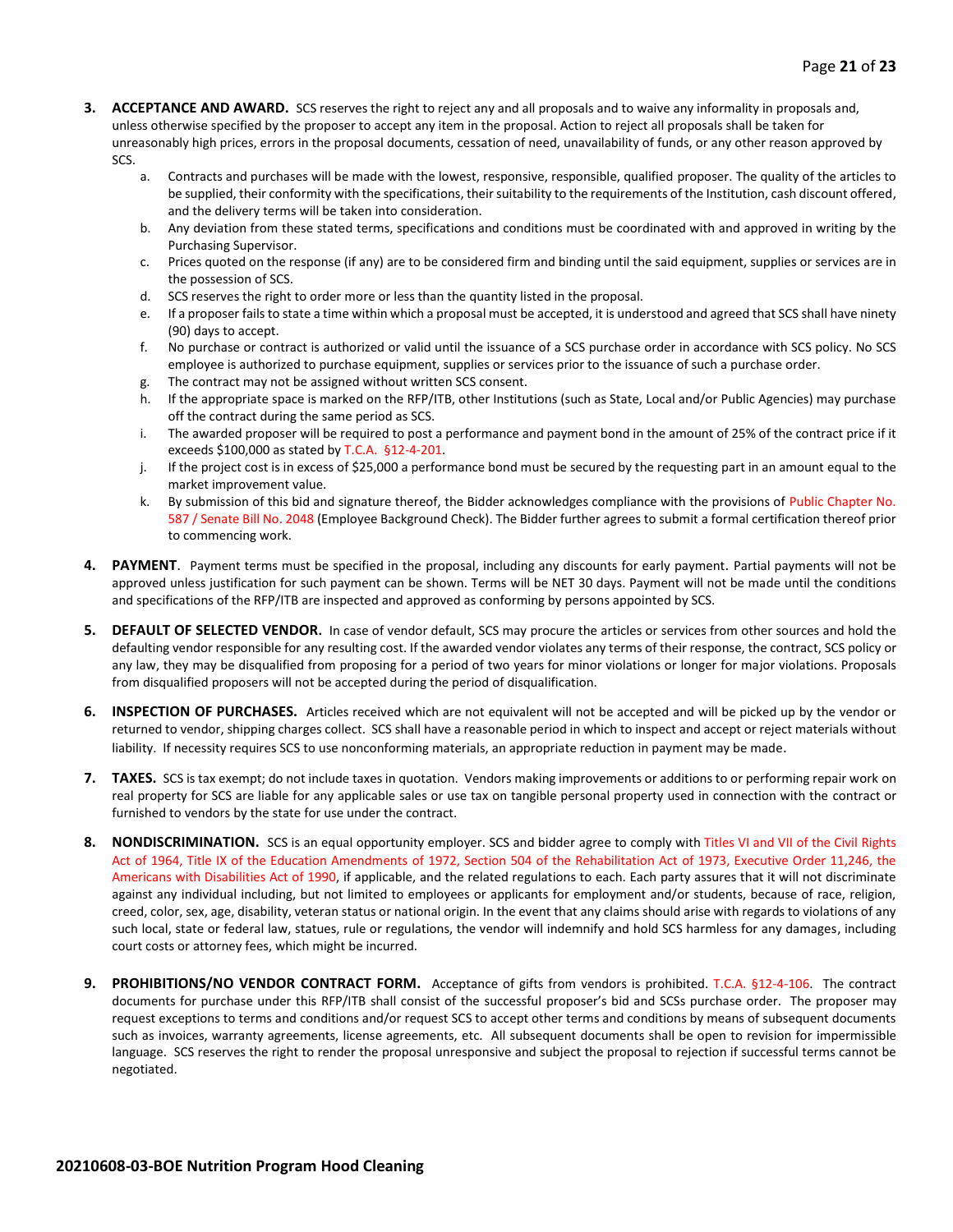- **10. PROHIBITION ON HIRING ILLEGAL IMMIGRANTS.** Tennessee Public Chapter No. 878 of 2006, T.C.A. §12-3-309, requires that Contractor attest in writing that Contractor will not knowingly utilize the services of illegal immigrants in the performance of this Contract and will not knowingly utilize the services of any subcontractor, if permitted under this Contract, who will utilize the services of illegal immigrants in the performance of this Contract. The attestation shall be made on the form, Attestation re Personnel Used in Contract Performance ("the Attestation"), which is attached and hereby incorporated by this reference.
- **11. SALES AND USE TAX.** Before the Purchase Order/Contract resulting from this RFP/ITB is signed, the apparent successful proposer must be registered with the Department of Revenue for the collection of Tennessee sales and use tax as required by T.C.A. §12-3-306.
- **12. ASSIGNMENT.** Neither the vendor nor SCS may assign this agreement without prior written consent of the other party.
- **13. LIABILITIES.** The vendor shall indemnify SCS against liability for any suits, actions or claims of any character arising from or relating to the performance under this agreement by the vendor or its subcontractors. SCS has no obligation for the payment of any judgement or the settlement of any claim made against the vendor or its subcontractors as a result of obligations under this contract.
- **14. APPLICABLE LAW.** Any contract shall be interpreted under the laws and statutes of the State of Tennessee. SCS does not enter into contracts which provide for mediation or arbitration. Any action arising from any contract made from this RFP/ITB shall be brought in the state courts in Sumner County, TN or in the United States Federal District Court for the Middle District of Tennessee.

Additionally, it is a violation of state statutes to purchase materials, supplies, services or any other item from a vendor that is a commissioner, official, employee or board member that has any financial or beneficial interest in such transaction, T.C.A. §12-4-101.

- **15. FUNDS**. The Proposer understands and accepts the non-appropriation of funds provision of SCS.
- **16. DATA PRIVACY AND SECURITY**. Personal Information (PI) includes but is not limited to that information protected by HIPAA, the HITECH Act, FERPA, or Gramm-Leach-Bliley) or such information which would allow a third party to gain access to the personal, medical or financial records of any of any party. Vendor represents and warrants that its collection, access, use, storage, disposal and disclosure of PI complies with all applicable federal and state privacy and data protection laws. Vendor represents and warrants that Vendor will maintain compliance with the SSAE 16 standard, and shall undertake any audits and risk assessments Vendor deems necessary to maintain compliance with SSAE16. If PI provided by SCS to Vendor is subject to FERPA. Vendor agrees that in its handling of FERPA data it will perform as a school official as that term is defined by FERPA regulations. Vendor acknowledges that its improper disclosure or redisclosure of PI covered by FERPA may, under certain circumstances, result in Vendor's exclusion from eligibility to contract with SCS for at least five (5) years. Vendor shall provide SCS with the name and contact information for an employee of Vendor who shall serve as SCS's primary security contact and shall be available to assist Customer twenty-four (24) hours per day, seven (7) days per week as a contact in resolving obligations associated with any security incident in which it is reasonably suspected that there has been a breach of information security. Vendor shall immediately mitigate or resolve any Security Incident, at Vendor's expense and in accordance with applicable privacy rights, laws, regulations and standards. Vendor shall reimburse SCS for actual costs incurred by SCS in responding to, and mitigating damages caused by, any Security Incident, including all costs of notice and/or remediation incurred under applicable law as a result of the Security Incident.
- **17. IRAN DIVESTMENT ACT.** By submission of this proposal, each proposer and each person signing on behalf of any proposer certified, and in the case of a joint proposal, each party thereto certifies as to its own organization, under penalty of perjury, that to the best of its knowledge and belief that each proposer is not on the list created pursuant to T.C.A. §12-12-106.
- **18. COMPLIANCE WITH CONDUCT STANDARDS**. Contractors shall be fully responsible for the conduct of its employees, subcontractors, representatives and agents. Loud or offensive music, language or behavior is unacceptable. Tobacco use of any type and vaping is prohibited on SCS property. Contact or interaction with staff or students is not allowed excepted between designated representatives of SCS and Contractor.